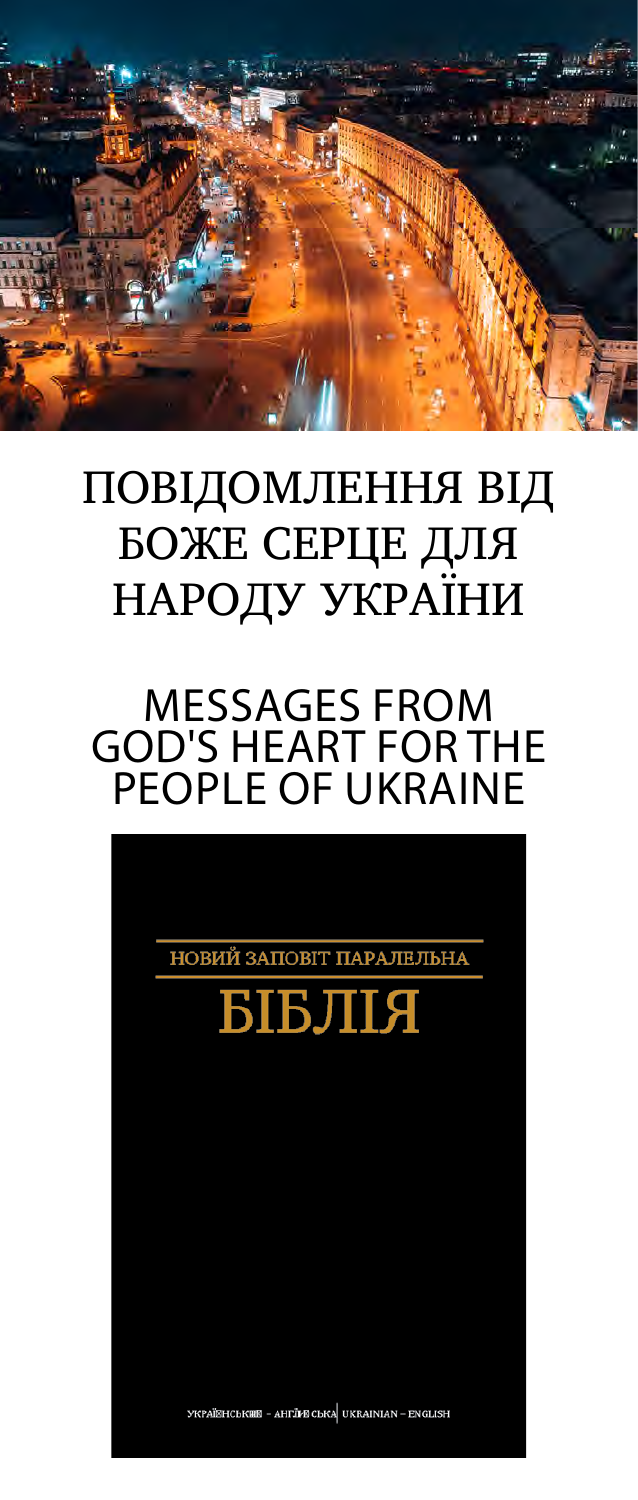## CУМ ДО ПЕРЕТВОРИТИСЬ У РАДІСТЬ

### Євангеліє від Іоана 16:22, 24, 33

22 Так і ви маєте печаль нині; але Я знову побачу вас, і зрадіє серце ваше, і радости вашої ніхто не відбере від вас.

24 Донині ви нічого не просили в ім'я Моє; просіть і одержите, щоб радість ваша була повною.

33 Це сказав Я вам, щоб ви мали в Мені мир. У світі зазнаєте скорботи, але мужайтесь: Я переміг світ.

#### Псалми 23:4

4 Коли я піду хоча б навіть долиною смертної темряви, то не буду боятися злого, бо Ти при мені, Твоє жезло й Твій посох вони мене втішать!

## SORROW TO TURN INTO JOY

#### John 16:22, 24, 33

<sup>22</sup> And ye now therefore have sorrow: but I will see you again, and your heart shall rejoice, and your joy no man taketh from you.

 $24$  Hitherto have ye asked nothing in my name: ask, and ye shall receive, that your joy may be full.

 $33$  These things I have spoken unto you, that in me ye might have peace. In the world ye shall have tribulation: but be of good cheer; I have overcome the world.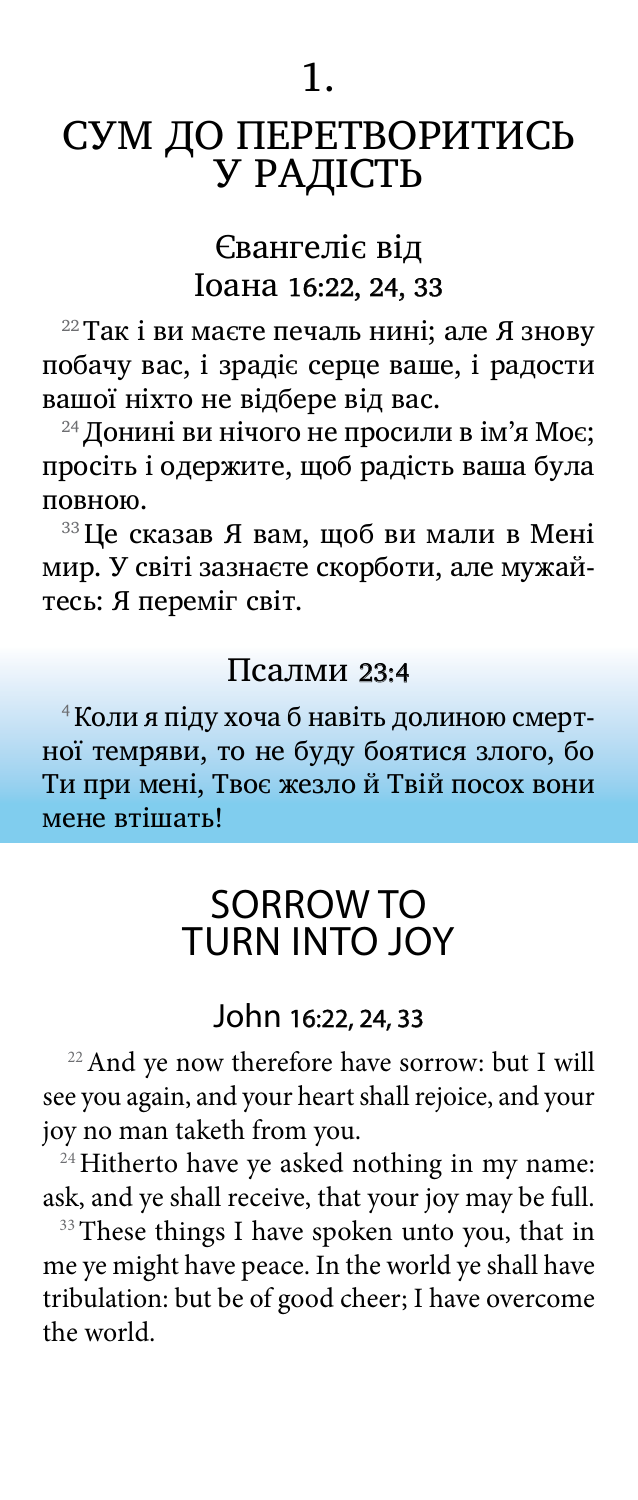### Psalm 23:4

<sup>4</sup> Even though I walk through the darkest valley,[a] I will fear no evil, for you are with me; your rod and your staff, they comfort me.



## 2.

## КОГО БОЯТИСЯ

### Євангеліє від Матвія 10:29-31

<sup>29</sup> Чи не дві малі пташки продаються за один асарій? І жодна з них не впаде на землю без волі Отця вашого; <sup>30</sup> у вас же і волосся на голові все полічено; 31 не бійтеся ж: ви дорожчі за багатьох малих пташок.

#### Псалми 13:5-6

5  Я надію на милість Твою покладаю, моє серце радіє спасінням Твоїм!

6  Я буду співати Господеві, бо Він добродійство для мене вчинив...

## WHOM TO FEAR

### Matthew 10:29-31

<sup>29</sup> Are not two sparrows sold for a farthing? and one of them shall not fall on the ground without your Father. <sup>30</sup> But the very hairs of your head are all numbered. <sup>31</sup> Fear ye not therefore, ye are of more value than many sparrows.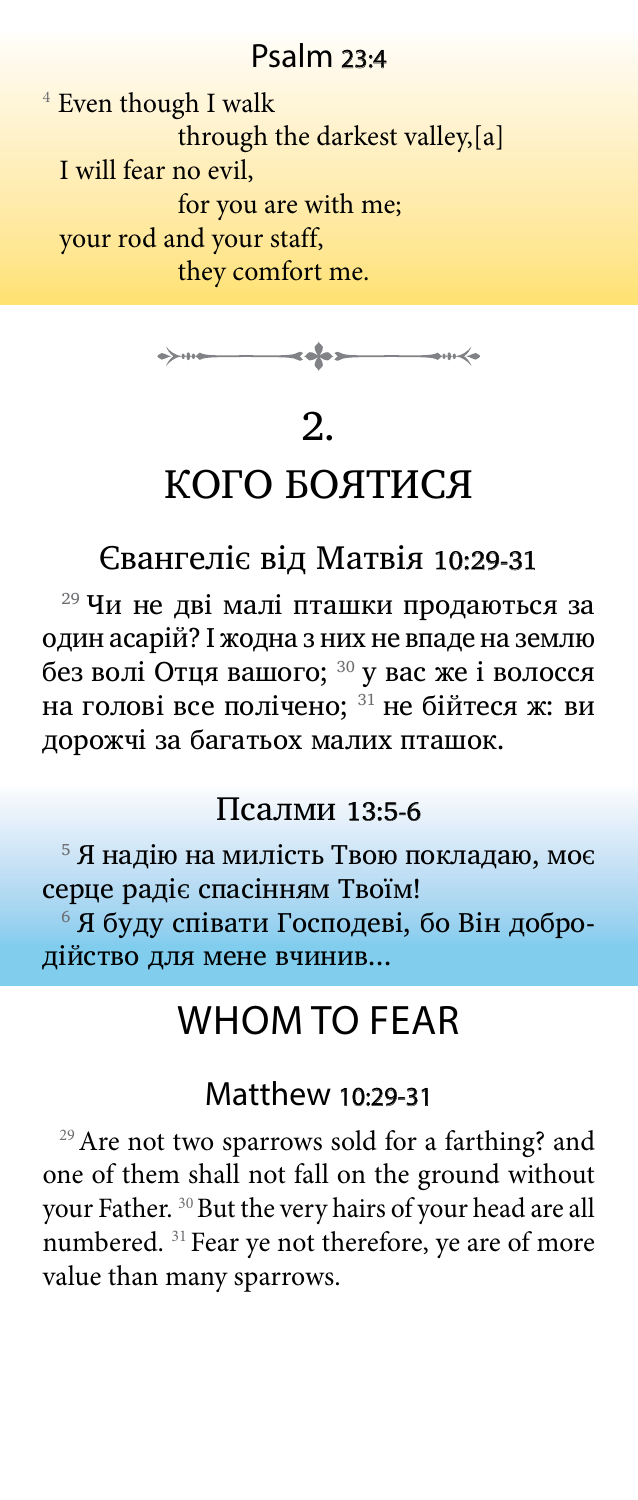### Psalm 16:5-6

<sup>5</sup> But I trust in your unfailing love; my heart rejoices in your salvation. 6 I will sing the Lord's praise, for he has been good to me.

> $\rightarrow$ ⊸⊶⊷≼∙

> > 3.

## ТУРБОТА І ЗАНЕПОКОЄННЯ

#### Євангеліє від Матвія 6:25-34

<sup>25</sup> Задля цього кажу вам: не піклуйтеся для душі вашої, що вам їсти чи пити, ні для тіла вашого, у що вдягнутися. Чи душа не більша за їжу, а тіло – за одяг? <sup>26</sup> Погляньте на птахів небесних: вони не сіють, не жнуть, не збирають у житниці; і Отець ваш Небесний годує їх. Хіба ж ви не набагато кращі за них? <sup>27</sup> Та й хто з вас, турбуючись, може додати собі зросту хоч на один лікоть? <sup>28</sup> І про одяг чого піклуєтесь? Подивіться на лілеї польові, як вони ростуть: не трудяться і не прядуть; <sup>29</sup> кажу ж вам: що й Соломон у всій славі своїй не одягався так, як кожна з них; 30 якщо ж траву польову, що сьогодні є, а завтра буде вкинута в піч, Бог так зодягає, то хіба не набагато краще зодягне вас, маловіри! 31 Тож не турбуйтеся і не кажіть: що нам їсти? чи що пити? або: у що одягтися? 32 Бо всього цього язичники шукають; знає бо Отець ваш Небесний, що ви маєте потребу в усьому цьому. 33 Шукайте ж спершу Царства Божого і правди Його, і все це додасться вам. 34 Отже, не піклуйтеся про завтрашній день, бо завтра саме за себе піклуватиметься. Досить кожному дневі своїх турбот.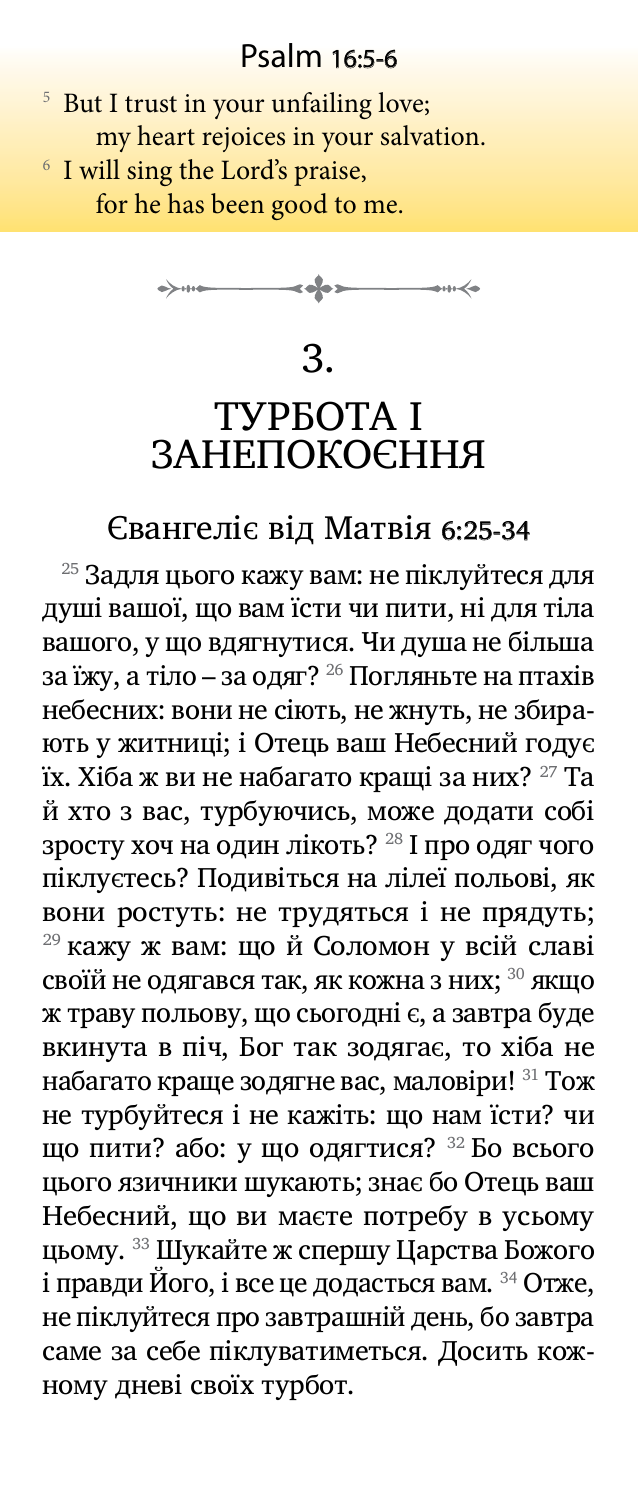#### Псалми 18:28

<sup>28</sup> бо Ти світиш мого світильника, Господь Бог мій, освітлює Він мою темряву!

## CARE AND ANXIETY

#### Matthew 6:25-34

<sup>25</sup> Therefore I say unto you, Take no thought for your life, what ye shall eat, or what ye shall drink; nor yet for your body, what ye shall put on. Is not the life more than meat, and the body than raiment? <sup>26</sup> Behold the fowls of the air: for they sow not, neither do they reap, nor gather into barns; yet your heavenly Father feedeth them. Are ye not much better than they? 27Which of you by taking thought can add one cubit unto his stature? <sup>28</sup> And why take ye thought for raiment? Consider the lilies of the field, how they grow; they toil not, neither do they spin: 29 and yet I say unto you, That even Solomon in all his glory was not arrayed like one of these. 30Wherefore, if God so clothe the grass of the field, which today is, and tomorrow is cast into the oven, shall he not much more clothe you, O ye of little faith? <sup>31</sup> Therefore take no thought, saying, What shall we eat? or, What shall we drink? or, Wherewithal shall we be clothed? 32 (For after all these things do the Gentiles seek:) for your heavenly Father knoweth that ye have need of all these things. <sup>33</sup> But seek ye first the kingdom of God, and his righteousness; and all these things shall be added unto you.

<sup>34</sup> Take therefore no thought for the morrow: for the morrow shall take thought for the things of itself. Sufficient unto the day is the evil thereof.

### Psalm 18:28

You, Lord, keep my lamp burning; my God turns my darkness into light.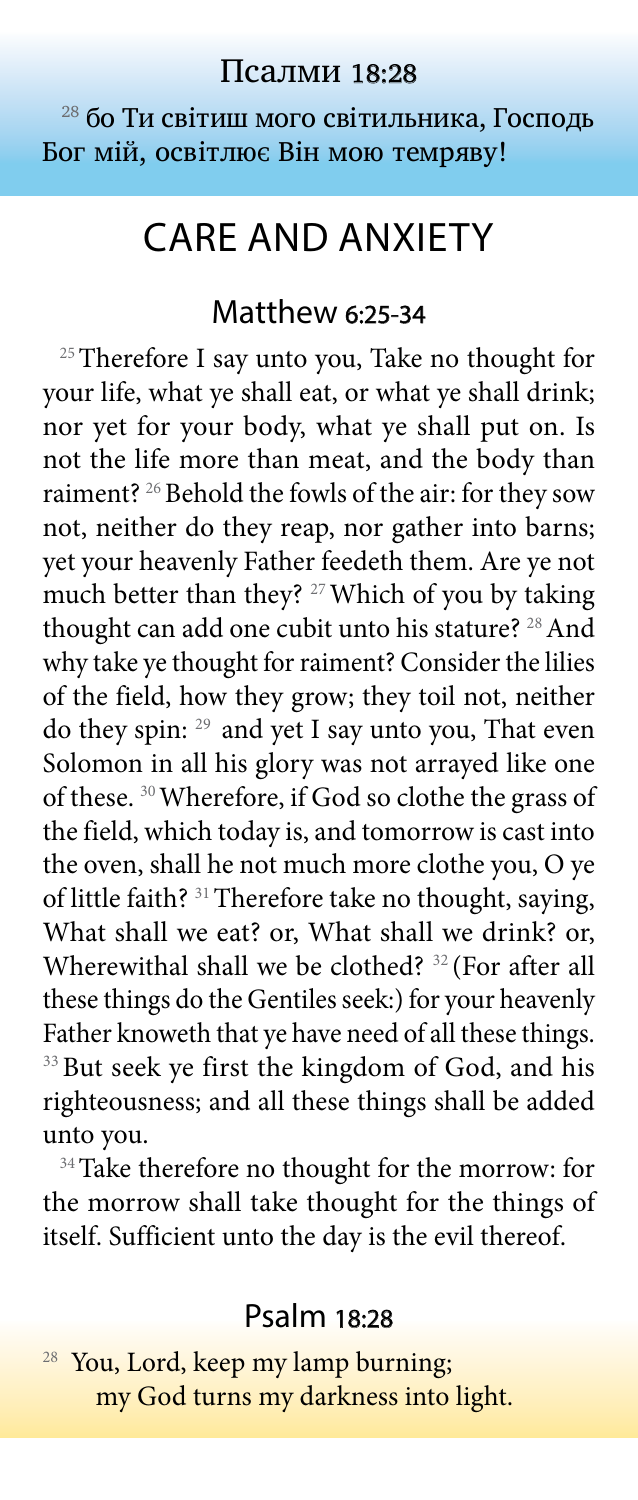## 4.

# РАДУЙСЯ В ГОСПОДІ

## Послання до филип'ян 4:6-9

<sup>6</sup>Не турбуйтесь ні про що, але завжди в молитвi та проханнi з подякою вiдкривайте свої бажання перед Богом, 7 імир Божий, який перевищує всякий розум, збереже серця вашi й помисли вашi в Христi Iсусi.

<sup>8</sup>Hарештi, браття мої, що тiльки iстинне, що чесне, що справедливе, що чисте, що любе, що гiдне слави, що тiльки чеснота й похвала, про те помишляйте. <sup>9</sup>Чого ви навчились, що прийняли й чули та бачили в менi, те виконуйте, – i Бог миру буде з вами.

### Псалми 20:7

<sup>7</sup> Одні колесницями хваляться, а інші кіньми, а ми будем хвалитись ім'ям Господа, нашого Бога.

## REJOICE IN THE LORD

## PHILIPPIANS 4:6-9

 $6B$ e careful for nothing; but in every thing by prayer and supplication with thanksgiving let your requests be made known unto God. 7And the peace of God, which passeth all understanding, shall keep your hearts and minds through Christ Jesus.

<sup>8</sup> Finally, brethren, whatsoever things are true, whatsoever things are honest, whatsoever things are just, whatsoever things are pure, whatsoever things are lovely, whatsoever things are of good report; if there be any virtue, and if there be any praise, think on these things. <sup>9</sup>Those things, which ye have both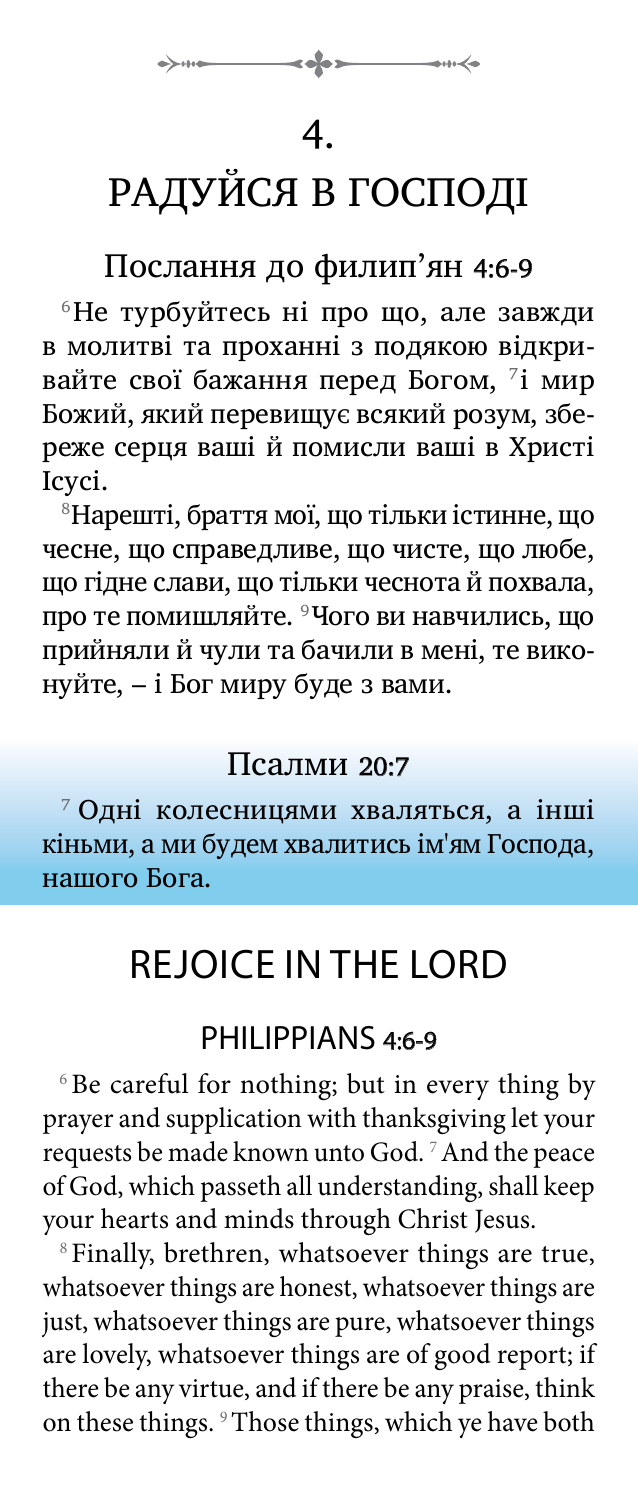learned, and received, and heard, and seen in me, do: and the God of peace shall be with you.

### Psalm 20:7

7 Some trust in chariots and some in horses, but we trust in the name of the Lord our God.



# 5. ПРИИДИ ДО МЕНЕ I ВІДПОЧИНЬ

### Євангеліє від Матвія 11:28-30

28 Прийдіть до Мене, всі струджені і обтяжені, і Я заспокою вас; <sup>29</sup> візьміть ярмо Моє на себе і навчіться від Мене, бо Я лагідний і смиренний серцем, і знайдете спокій душам вашим; 30 бо ярмо Моє – благо, і тягар Мій легкий.

### Псалми 22:19

<sup>19</sup> А Ти, Господи, не віддаляйся, Допомого моя, поспіши ж мені на оборону!

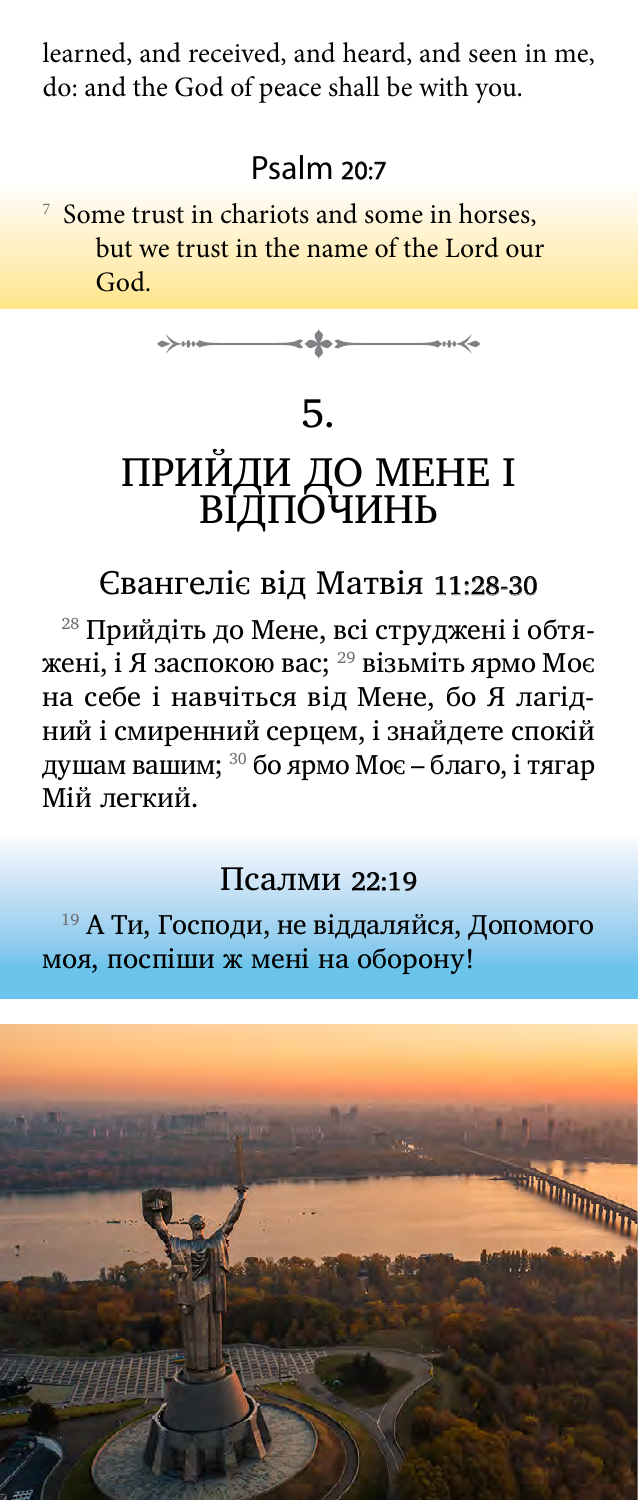## COME UNTO ME AND REST

### Matthew 11:28-30

<sup>28</sup> Come unto me, all ye that labor and are heavy laden, and I will give you rest. <sup>29</sup> Take my yoke upon you, and learn of me; for I am meek and lowly in heart: and ye shall find rest unto your souls. <sup>30</sup> For my yoke is easy, and my burden is light.

### Psalm 22:19

<sup>19</sup> But you, Lord, do not be far from me. You are my strength; come quickly to help me.



# 6. ДОБРИЙ ПАСТИР

## Євангеліє від Іоана 10:27-30

27 Вівці Мої голосу Мого слухаються, і Я знаю їх; і вони йдуть за Мною. <sup>28</sup> І Я дам їм життя вічне, і не загинуть повік; і ніхто не викраде їх з руки Моєї. 29 Отець Мій, Який дав Мені їх, більший за всіх, і ніхто не може викрасти їх з руки Отця Мого. 30 Я і Отець – єдине.

#### Псалми 23:2-3

 $^2$ на пасовиськах зелених оселить мене, на тихую воду мене запровадить!

3 Він душу мою відживляє, провадить мене ради Ймення Свого по стежках справедливости.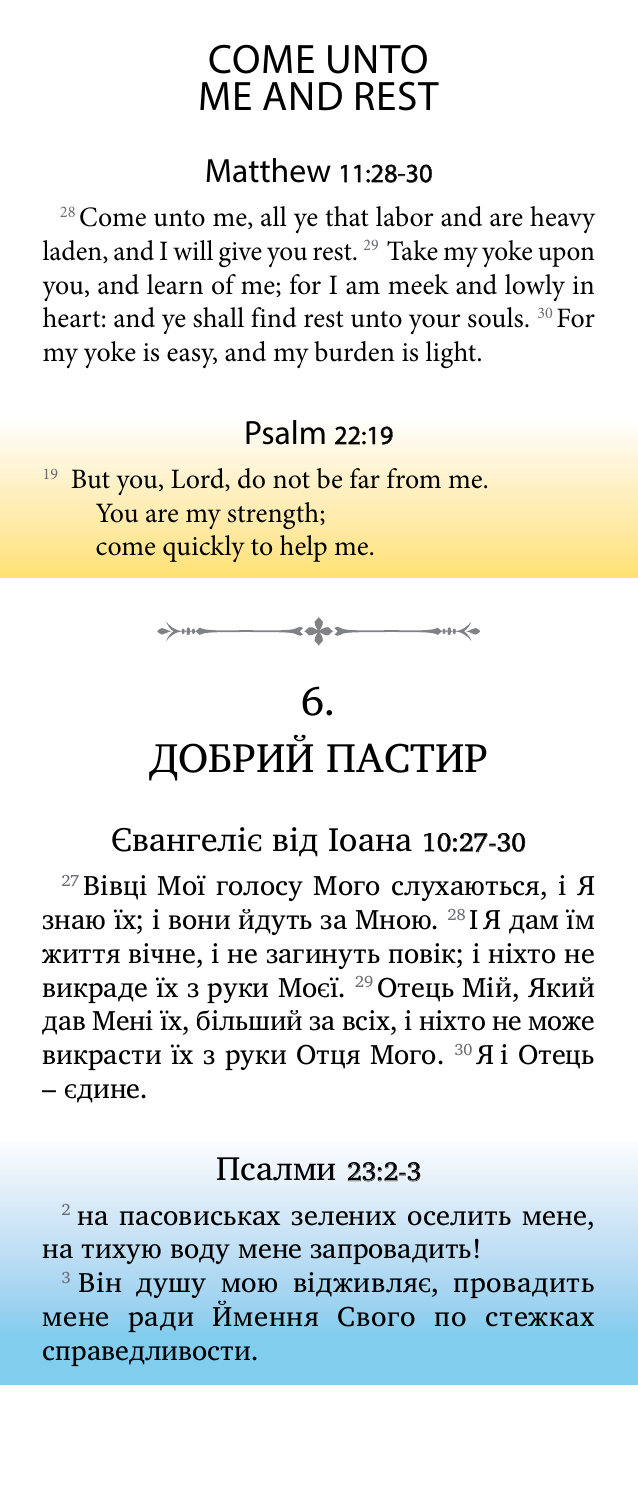## THE GOOD SHEPHERD

#### John 10:27-30

 $27$  My sheep hear my voice, and I know them, and they follow me: <sup>28</sup> and I give unto them eternal life; and they shall never perish, neither shall any man pluck them out of my hand. 29My Father, which gave them me, is greater than all; and no man is able to pluck them out of my Father's hand. 30 I and my Father are one.

### Psalm 23:2-3

<sup>2</sup> He makes me lie down in green pastures, he leads me beside quiet waters,

<sup>3</sup> he refreshes my soul.

He guides me along the right paths for his name's sake.



# 7. ДОБРИЙ ПАСТИР

### Євангеліє від Іоана 14:1, 27

 $1$ Нехай не тривожиться серце ваше; віруйте в Бога і в Мене віруйте.

 $27$  Мир залишаю вам, мир Мій даю вам; не так, як світ дає, Я даю вам. Нехай не тривожиться серце ваше і нехай не страхається.

#### Псалми 25:1-2

 $^{\rm 1}$  До Тебе підношу я, Господи, душу свою,

2  Боже мій, я на Тебе надіюсь, нехай же я не засоромлюсь, нехай не радіють мої вороги ради мене!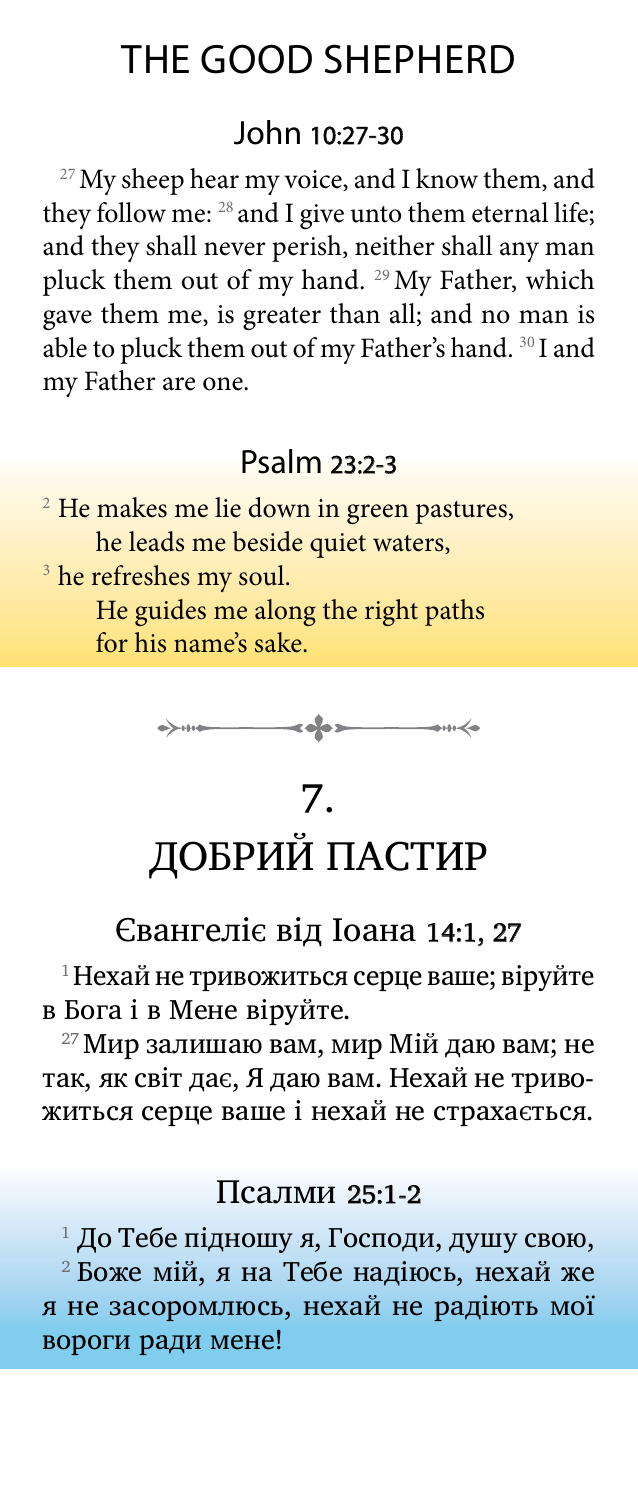## JESUS THE WAY TO THE FATHER

### John 14:1, 27

Let not your heart be troubled: ye believe in God, believe also in me.

<sup>27</sup> Peace I leave with you, my peace I give unto you: not as the world giveth, give I unto you. Let not your heart be troubled, neither let it be afraid.

### Psalm 25:1b-2

<sup>1</sup> I put my trust.

 $2$  I trust in you;

do not let me be put to shame, nor let my enemies triumph over me.



## 8.

# МОЛИТВА ПРО ДУХОВНУ МУДРІСТЬ

Послання до колосян 1:9-12

<sup>9</sup>Тому і ми від цього дня, як почули про це, не перестаємо молитися за вас i просити, щоб ви наповнювалися пiзнанням волi Його, в усякiй премудростi й розумiннi духовному, <sup>10</sup>щоб поводилися достойно Бога, у всьому догоджаючи Йому, приносячи плiд у всякому доброму дiлi та зростаючи у пiзнаннi Бога, <sup>11</sup> змiцнюючись усякою силою за могутнiстю слави Його, в усякому терпiннi й великодушностi з радiстю, <sup>12</sup>дякуючи Боговi й Отцевi, Який покликав нас до участи у спадщинi святих у свiтлi.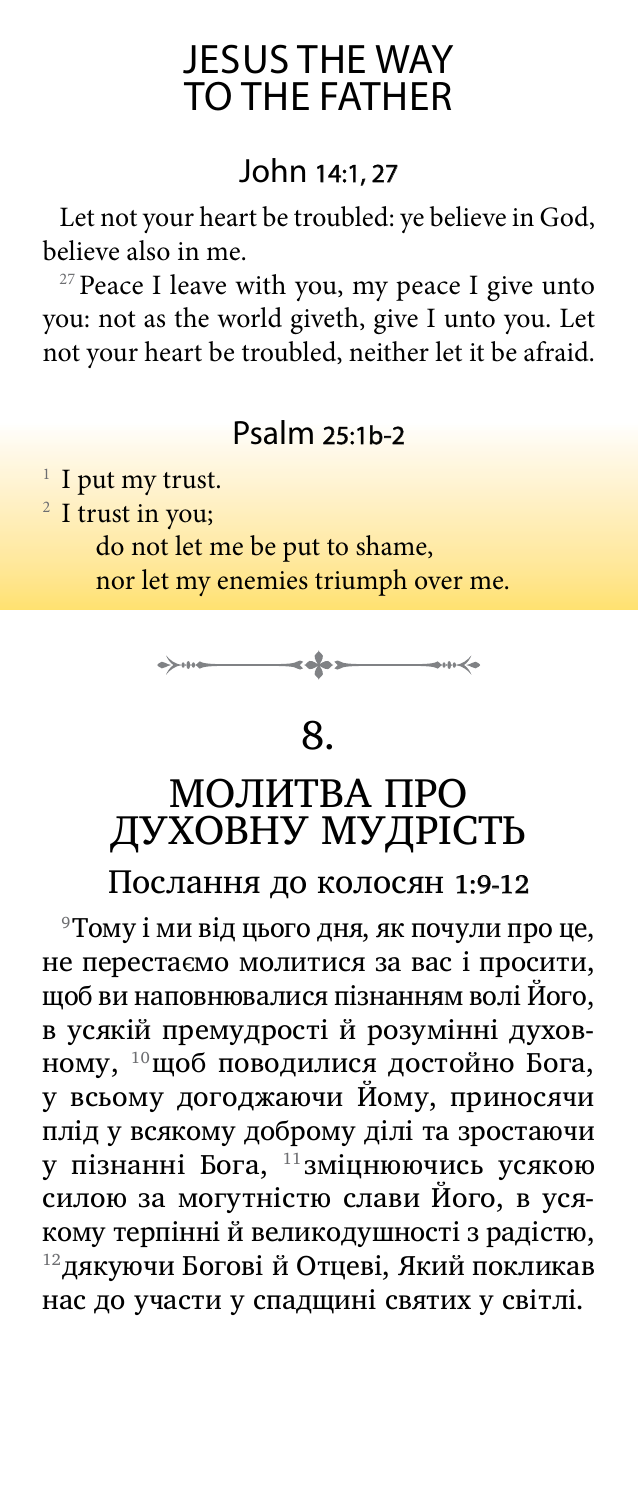#### Псалми 25:15

15 Мої очі постійно до Господа, бо Він з пастки витягує ноги мої.

## PRAYER FOR SPIRITUAL WISDOM

#### Colossians 1:9-12

<sup>9</sup> For this cause we also, since the day we heard it, do not cease to pray for you, and to desire that ye might be filled with the knowledge of his will in all wisdom and spiritual understanding;  $10$  that ye might walk worthy of the Lord unto all pleasing, being fruitful in every good work, and increasing in the knowledge of God; 11 strengthened with all might, according to his glorious power, unto all patience and long-suffering with joyfulness; 12 giving thanks unto the Father, which hath made us meet to be partakers of the inheritance of the saints in light: 13who hath delivered us from the power of darkness, and hath translated us into the kingdom of his dear Son.

#### Psalm 25:15

<sup>15</sup> My eyes are ever on the Lord, for only he will release my feet from the snare.

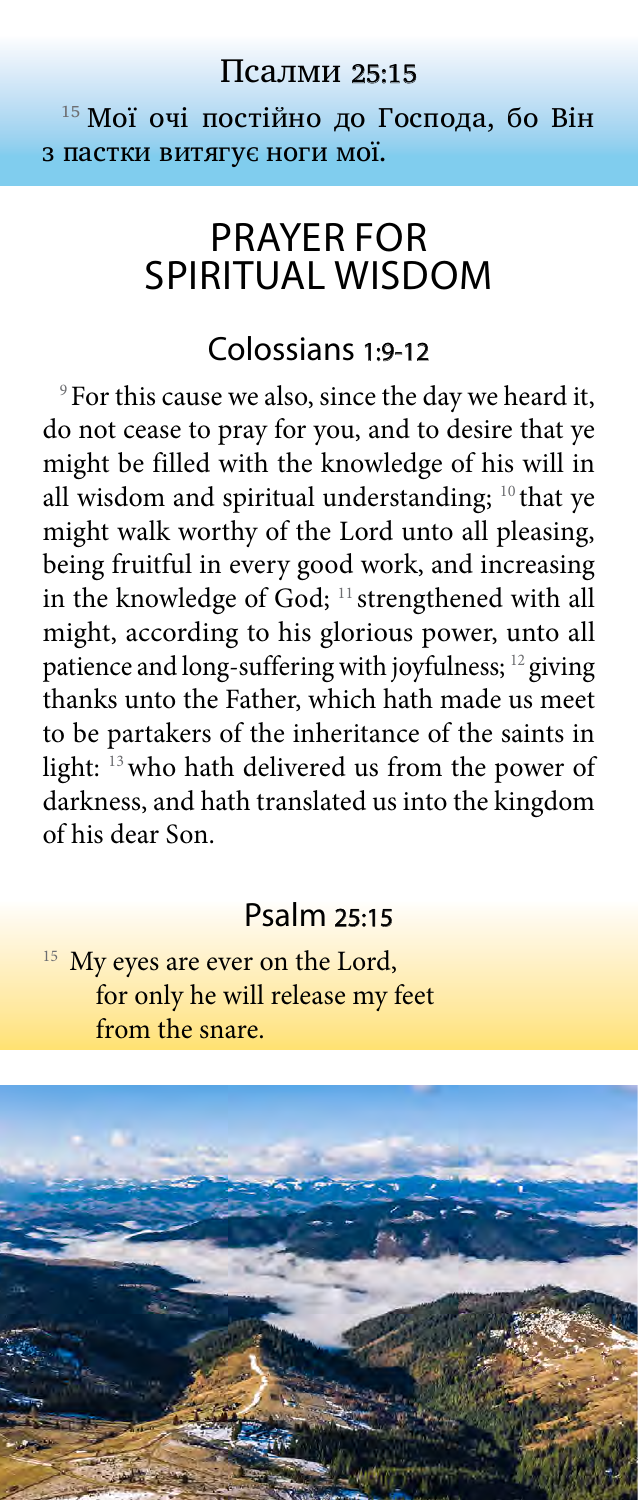## 9.

# ВІРА І СМИРЕННЯ

### Послання Якова 1:2-3

 $23$  великою радістю приймайте, браття мої, коли підпадаєте рiзним спокусам, 3знаючи, що випробування вашої вiри дає терпiння.

### Псалми 25:20

<sup>20</sup> Пильнуй же моєї душі та мене хорони, щоб не бути мені засоромленим, бо надіюсь на Тебе!

# FAITH AND HUMILITY

## James 1:2-3

 $2^2$ My brethren, count it all joy when ye fall into divers temptations; <sup>3</sup> knowing this, that the trying of your faith worketh patience.

## Psalm 25:20

<sup>20</sup> Guard my life and rescue me; do not let me be put to shame, for I take refuge in you.

 $\leftrightarrow \qquad \qquad \bullet \qquad \bullet \qquad \bullet \qquad \bullet \qquad \bullet \qquad \bullet$ 

## 10.

## НАДІЯ І СПАСІННЯ ХРИСТИЯНИНА

Послання Петра: 1-ше 1:3-9

3Благословен Бог i Отець Господа нашого Iсуса Христа, Який з великої Своєї милости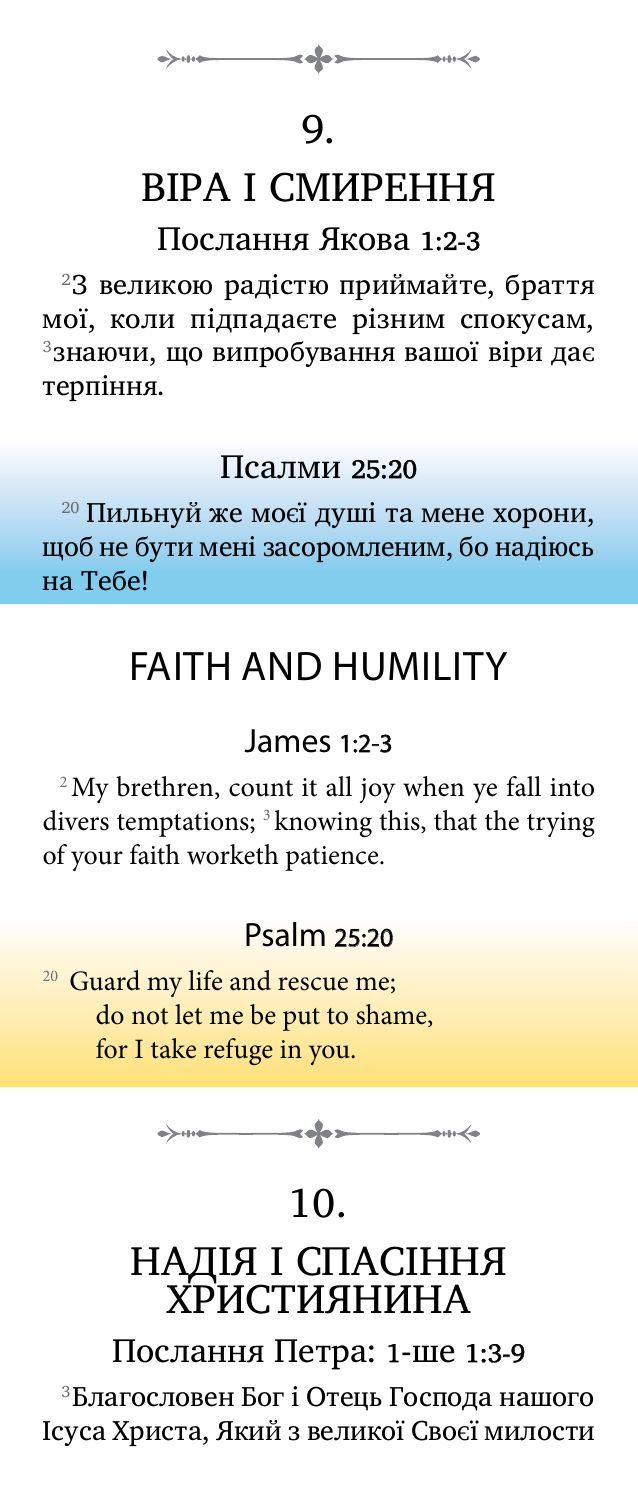вiдродив нас воскресінням Iсуса Христа з мертвих для живого уповання, <sup>4</sup>для спадщини нетлiнної, чистої, нев'янучої, яка зберiгається на небесах для вас, <sup>5</sup>яких сила Божа через вiру охороняє для спасiння, що готове відкритися в останній час. <sup>6</sup>Цьому радiйте, посумувавши тепер трохи, якщо треба, вiд рiзних спокус, 7щоб випробувана вiра ваша виявилася коштовнiшою за золото, що гине, хоч i очищається вогнем, на похвалу i честь i славу під час об'явлення Iсуса Христа, <sup>8</sup>Якого, не бачивши, любите, i в Якого вiруєте, хоч донині не бачили, і радієте радістю невимовною і преславною, <sup>9</sup>досягаючи, нарешті, вірою вашою спасіння душ.

#### Псалми 27:1

1  Давидів. Господь моє світло й спасіння моє, кого буду боятись? Господь то твердиня мого життя, кого буду лякатись?

## THE CHRISTIAN'S HOPE AND SALVATION

#### 1 Peter 1:3-9

<sup>3</sup> Blessed be the God and Father of our Lord Jesus Christ, which according to his abundant mercy hath begotten us again unto a lively hope by the resurrection of Jesus Christ from the dead, <sup>4</sup> to an inheritance incorruptible, and undefiled, and that fadeth not away, reserved in heaven for you, <sup>5</sup> who are kept by the power of God through faith unto salvation ready to be revealed in the last time. <sup>6</sup>Wherein ye greatly rejoice, though now for a season, if need be, ye are in heaviness through manifold temptations:  $7$  that the trial of your faith, being much more precious than of gold that perisheth, though it be tried with fire, might be found unto praise and honor and glory at the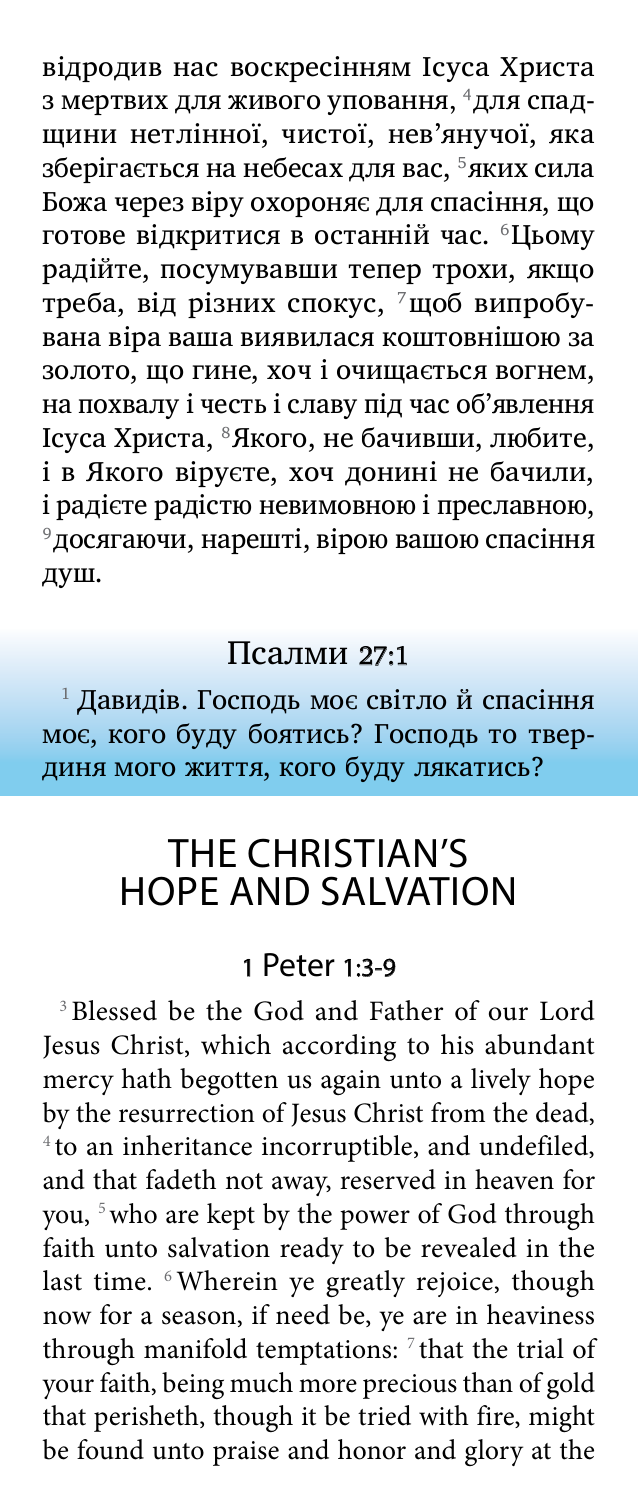appearing of Jesus Christ: <sup>8</sup> whom having not seen, ye love; in whom, though now ye see him not, yet believing, ye rejoice with joy unspeakable and full of glory: 9 receiving the end of your faith, even the salvation of your souls.

#### Psalm 27:1

<sup>1</sup> The Lord is my light and my salvation whom shall I fear? The Lord is the stronghold of my life of whom shall I be afraid?



## 11.

## ПАСІТЬ СТАДО БОГА Послання Петра: 1-ше 5:6-11

<sup>6</sup>Отже, смирiться пiд мiцною рукою Божою, щоб пiднiс вас свого часу. <sup>7</sup>Усi турботи вашi покладiть на Hього, бо Вiн пiклується про вас. 8Будьте тверезi, пильнуйте, бо супротивник ваш диявол ходить, рикаючи, наче лев, і шукає, кого б пожерти. <sup>9</sup>Станьте проти нього мiцною вiрою, знаючи, що такi самi страждання трапляються i з вашими браттями у свiтi. <sup>10</sup>Бог же всякої благодатi, Який покликав нас до вiчної слави Своєї у Христi Iсусi, Сам при короткочасному стражданнi вашому нехай удосконалить вас, нехай утвердить, нехай змiцнить i нехай зробить непохитними. <sup>11</sup>Йому слава й держава на віки віків. Амiнь.

### Псалми 27:7

7  Почуй, Господи, голос мій, коли кличу, і помилуй мене, і озвися до мене!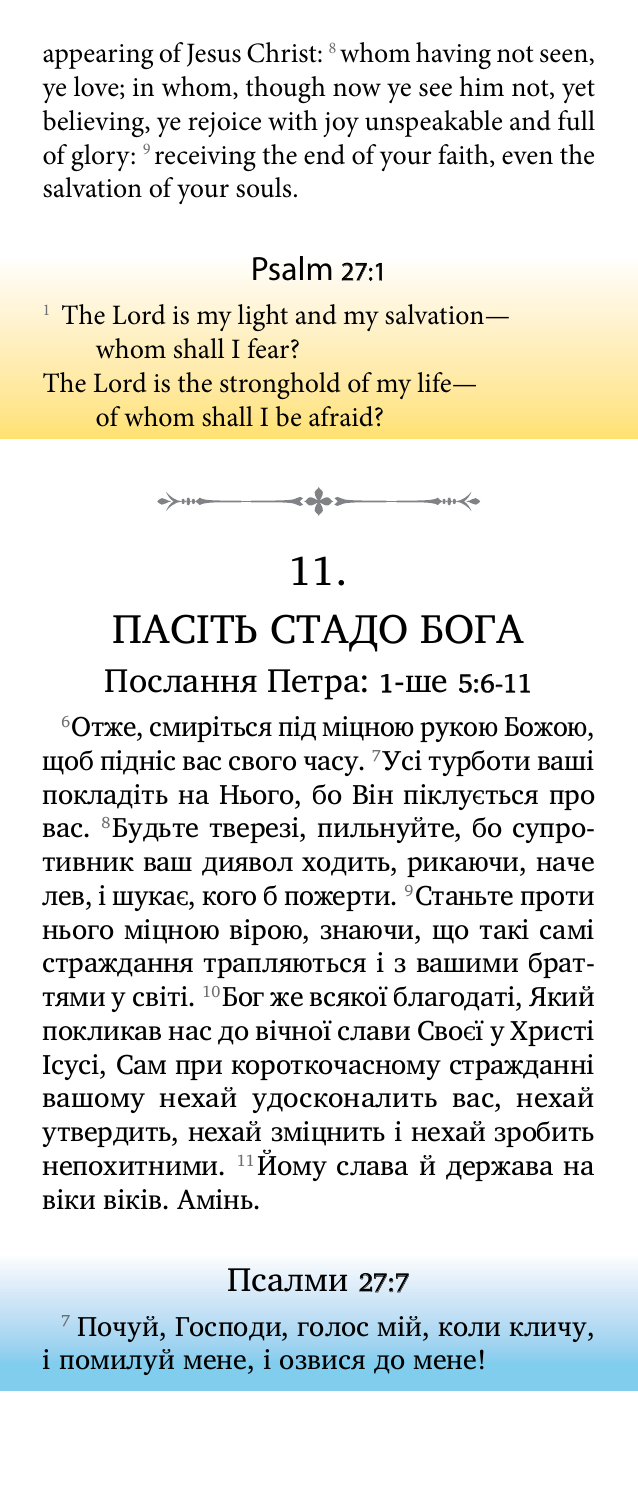# TEND THE FLOCK OF GOD

#### 1 Peter 5:6-11

<sup>6</sup> Humble yourselves therefore under the mighty hand of God, that he may exalt you in due time:  $\sigma$  casting all your care upon him; for he careth for you. <sup>8</sup>Be sober, be vigilant; because your adversary the devil, as a roaring lion, walketh about, seeking whom he may devour: <sup>9</sup> whom resist steadfast in the faith, knowing that the same afflictions are accomplished in your brethren that are in the world. <sup>10</sup> But the God of all grace, who hath called us unto his eternal glory by Christ Jesus, after that ye have suffered a while, make you perfect, stablish, strengthen, settle you. <sup>11</sup> To him be glory and dominion for ever and ever. Amen.

### Psalm 27:7

<sup>7</sup> Hear my voice when I call, Lord; be merciful to me and answer me.

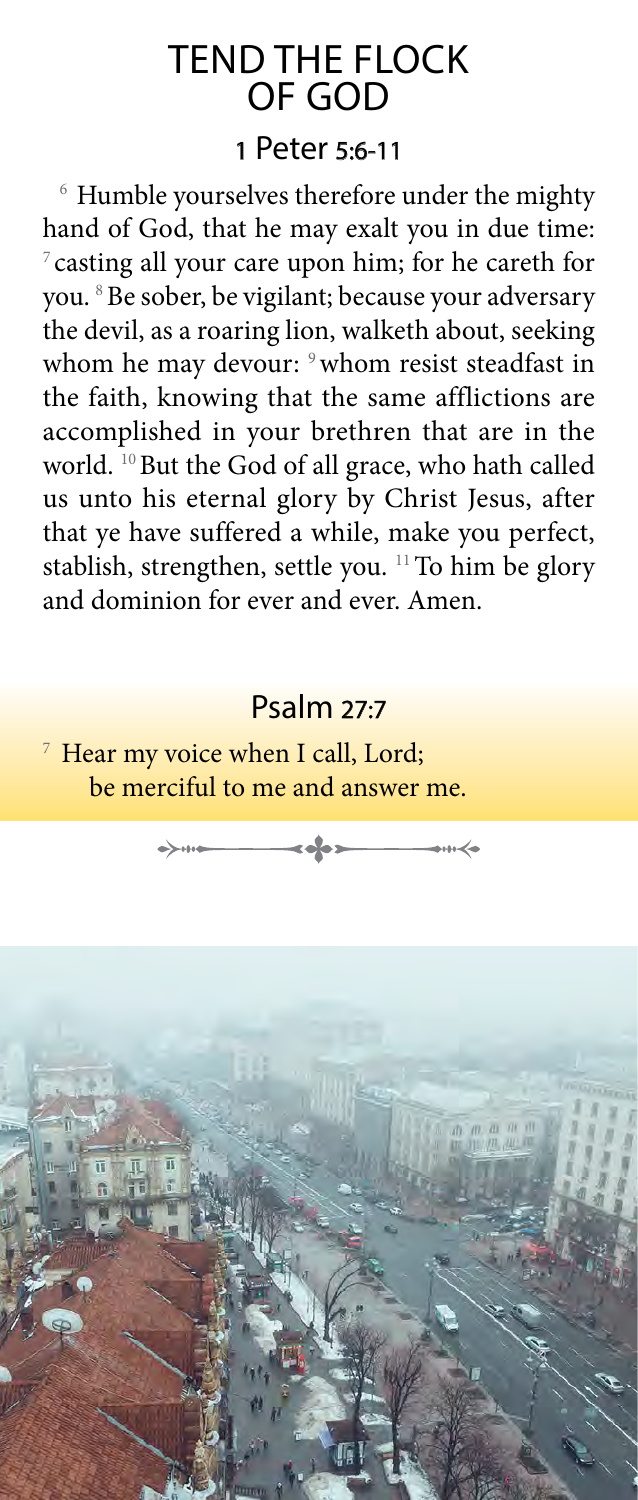12.

## ВСЕ Є МОЖЛИВО З БОГОМ

### Євангеліє від Матвія 19:26

<sup>26</sup> Ісус, поглянувши, сказав їм: людям це неможливо, Богові ж усе можливо.

#### Псалми 27:13-14

7  Почуй, Господи, голос мій, коли кличу, і помилуй мене, і озвися до мене!

## EVERYTHING IS POSSIBLE WITH GOD

#### Matthew 19:26

 $26$  But Jesus beheld them, and said unto them, With men this is impossible; but with God all things are possible.

### Psalm 27:13-14

 $13$  I remain confident of this: I will see the goodness of the Lord in the land of the living. <sup>14</sup> Wait for the Lord; be strong and take heart and wait for the Lord.



# 13. НЕ БІЙСЯ

## Євангеліє від Луки 21:9-10, 18-19

9 Коли ж почуєте про війни та розрухи, не жахайтеся: бо цьому належить бути раніш;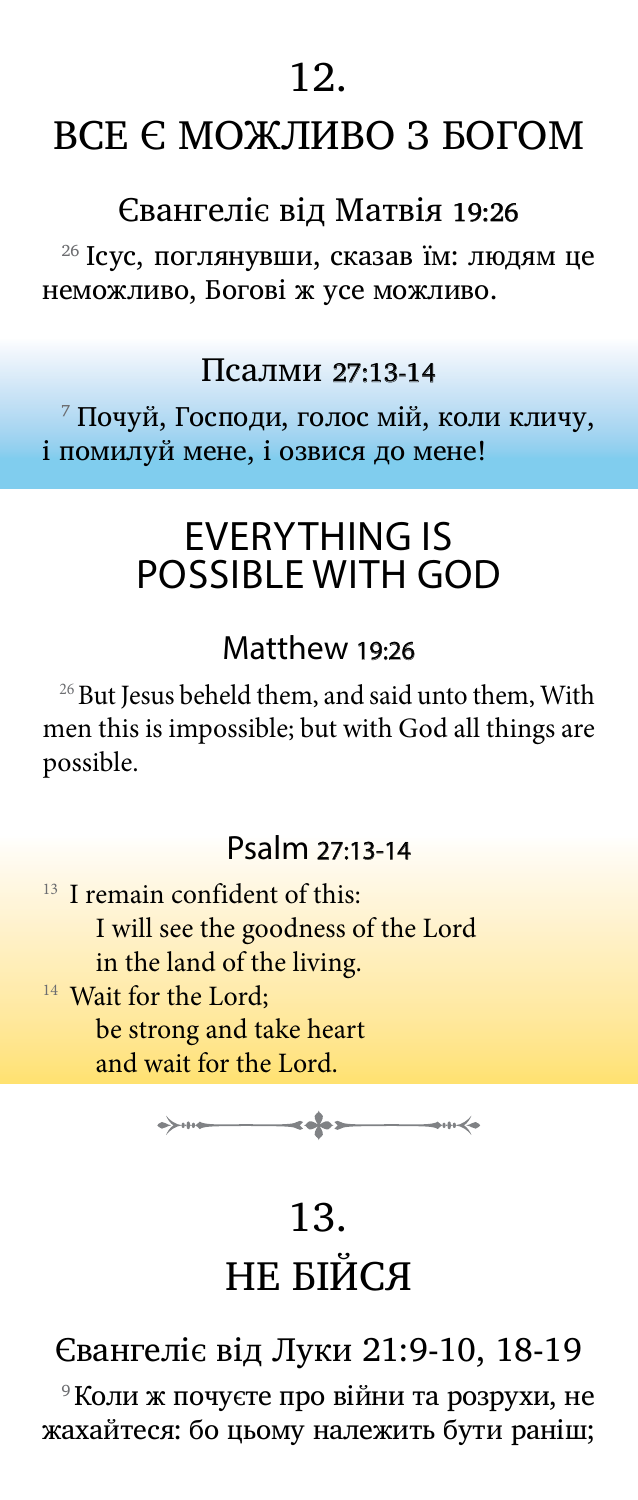але то ще не кінець. 10 Тоді сказав їм: постане народ на народ і царство на царство.

<sup>18</sup>**Але й волосина з голови вашої не про**паде. 19 Терпінням вашим спасайте душі ваші.

#### Псалми 30:8

<sup>8</sup> До Тебе я кличу, о Господи, і благаю я Господа.

## DO NOT FEAR

#### Luke 21:9-10, 18-19

<sup>9</sup> But when ye shall hear of wars and commotions, be not terrified: for these things must first come to pass; but the end is not by and by.

<sup>10</sup>Then said he unto them, Nation shall rise against nation, and kingdom against kingdom.

<sup>18</sup> But there shall not a hair of your head perish.  $19$  In your patience possess ye your souls.

### Psalm 30:8

<sup>8</sup> To you, Lord, I called; to the Lord I cried for mercy.



## 14.

## РЕЗУЛЬТАТИ ОБҐРУНТУВАННЯ

#### Послання до римлян 5:1-5

1  Отже, виправдавшись вiрою, ми маємо мир з Богом через Господа нашого Iсуса Христа, 2 через Якого вiрою i одержали доступ до тiєї благодатi, в якiй стоїмо і хвалимось надією слави Божої.  $3$ I не цим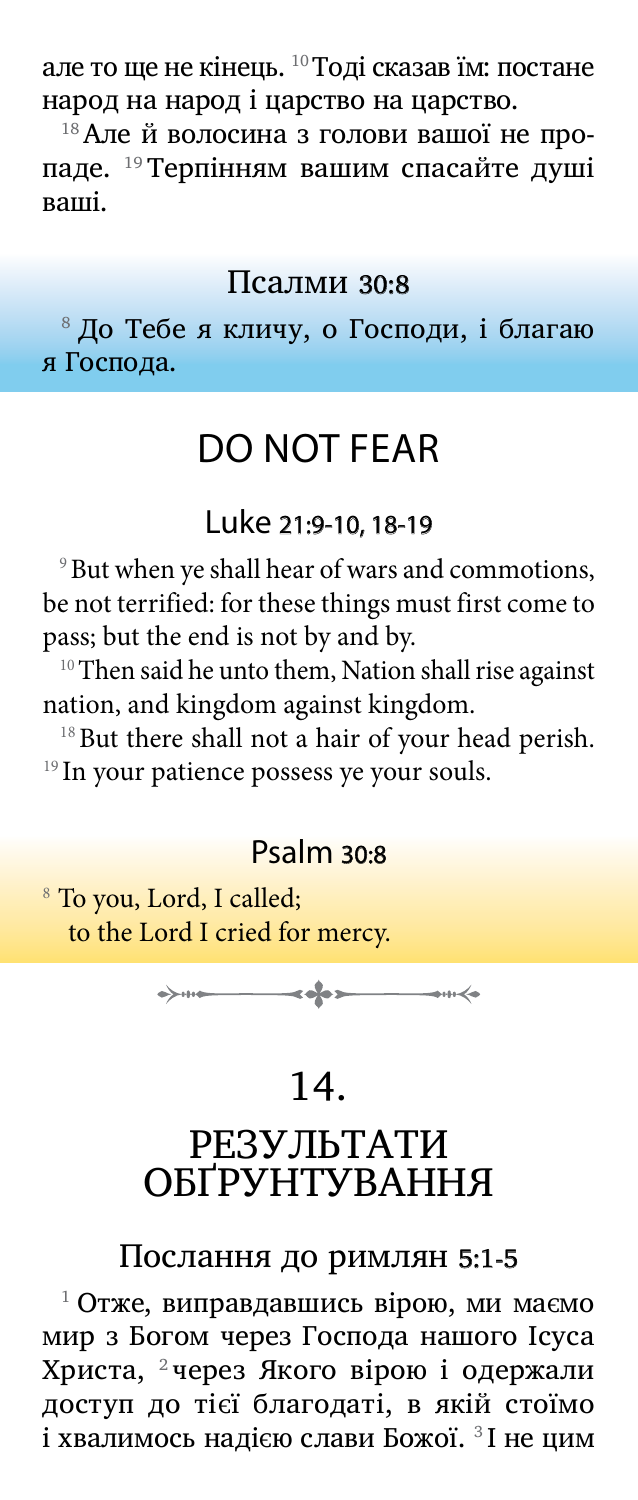тiльки, але хвалимось i скорботами, знаючи, що від скорботи походить терпіння, <sup>4</sup>від терпiння – досвiдченiсть, вiд досвiдчености – надiя, 5 а надiя не посоромить, тому що любов Божа влилась у серця нашi Духом Святим, даним нам.

#### Псалми 30:10

<sup>10</sup> Почуй, Господи, і помилуй мене, Господи, будь мені помічником!

## RESULTS OF JUSTIFICATION

#### Romans 5:1-5

<sup>1</sup> Therefore being justified by faith, we have peace with God through our Lord Jesus Christ: <sup>2</sup> by whom also we have access by faith into this grace wherein we stand, and rejoice in hope of the glory of God. <sup>3</sup> And not only so, but we glory in tribulations also; knowing that tribulation worketh patience; <sup>4</sup> and patience, experience; and experience, hope: <sup>5</sup> and hope maketh not ashamed; because the love of God is shed abroad in our hearts by the Holy Ghost which is given unto us.

#### Psalm 30:10

<sup>10</sup> Hear, Lord, and be merciful to me; Lord, be my help.

 $\rightarrow$   $\rightarrow$ 

# 15. ЖИВІТЬ У МИРІ

#### Послання до римлян 12:17-21

 $17$ нікому не відплачуйте злом за зло, але дбайте про добро перед усiма людьми. 18 Якщо можливо i залежить вiд вас,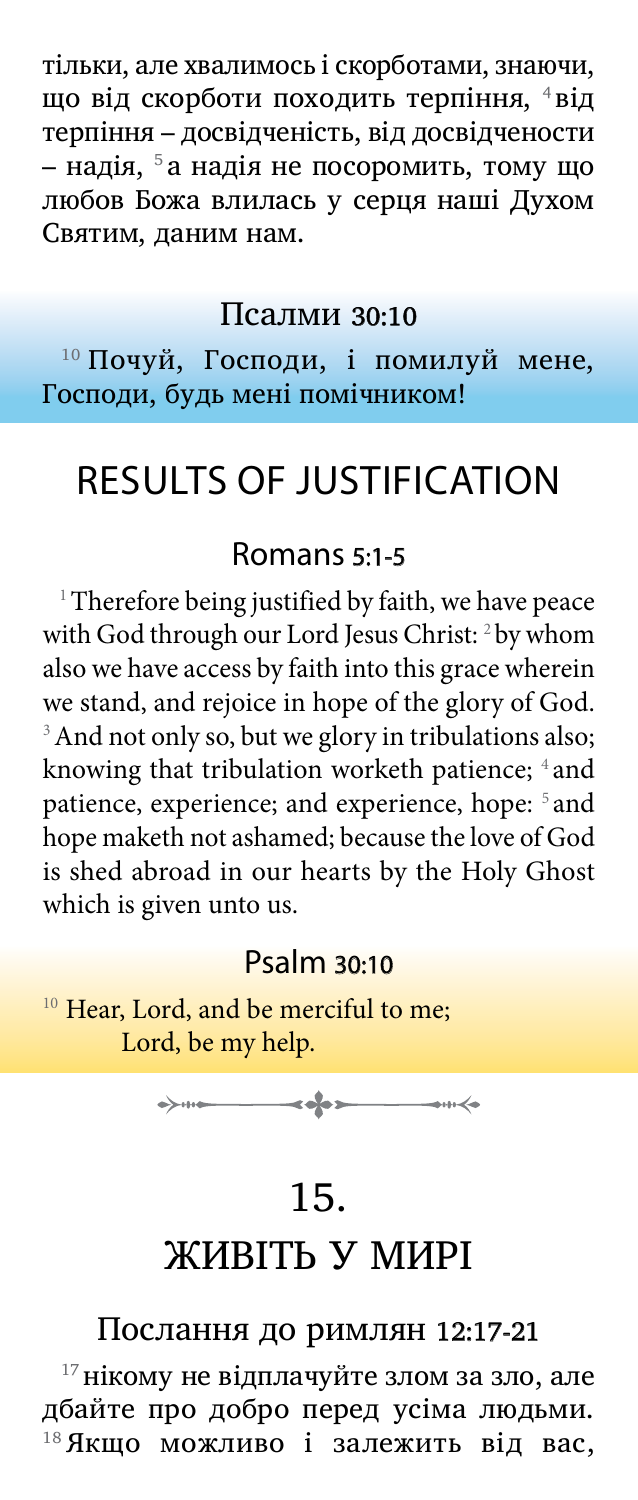перебувайте в мирi з усiма людьми. 19 Hе мстiться за себе, улюбленi, а дайте мiсце гнiву Божому. Бо написано: Менi відомщення, Я віддам, – говорить Господь. 20 Отже, якщо ворог твiй голодний, нагодуй його; якщо хоче напитися, дай напитися йому; бо, роблячи це, ти збереш йому на голову палаюче вугiлля. 21 Hе бувай переможений злом, а перемагай зло добром.

#### Псалми 30:11

 $11$  Ти перемінив мені плач мій на радість, жалобу мою розв'язав, і підперезав мене радістю.

## LIVE IN PEACE

#### Romans 12:17-21

<sup>17</sup> Recompense to no man evil for evil. Provide things honest in the sight of all men. 18 If it be possible, as much as lieth in you, live peaceably with all men. <sup>19</sup> Dearly beloved, avenge not yourselves, but rather give place unto wrath: for it is written, Vengeance is mine; I will repay, saith the Lord. <sup>20</sup> Therefore if thine enemy hunger, feed him; if he thirst, give him drink: for in so doing thou shalt heap coals of fire on his head. <sup>21</sup>Be not overcome of evil, but overcome evil with good.

### Psalm 30:11

<sup>11</sup> You turned my wailing into dancing; you removed my sackcloth and clothed me with joy.

> $\rightarrow$   $\rightarrow$ ⊸⊶⊷≼∙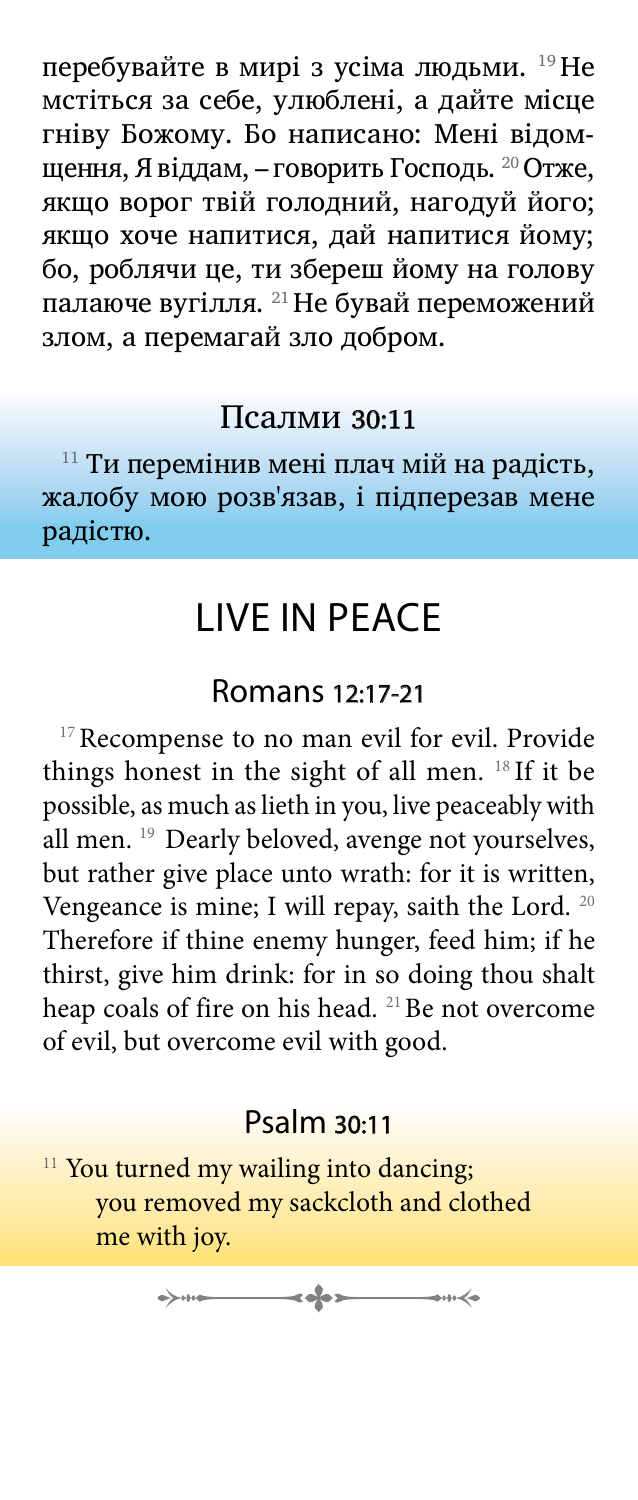# 16. БОГ НАДІЇ

#### Послання до римлян 15:13

 $^{13}$ Нехай же Бог надії наповнить вас усякою радiстю i миром у вiрi, щоб ви, силою Духа Святого, збагатилися надiєю.

#### Псалми 31:14-15

<sup>14</sup> А я покладаю надію на Тебе, о Господи, я кажу: Ти мій Бог!

<sup>15</sup> В Твою руку кладу свою долю, Ти ж визволь мене від руки ворогів моїх і моїх переслідників!

## GOD OF HOPE

### Romans 15:13

<sup>13</sup> Now the God of hope fill you with all joy and peace in believing, that ye may abound in hope, through the power of the Holy Ghost.

### Psalm 31:14-15

<sup>14</sup> But I trust in you, Lord; I say, "You are my God." <sup>15</sup> My times are in your hands; deliver me from the hands of my enemies, from those who pursue me.

 $\overline{\phantom{a}}$ 

 $\longrightarrow$   $\rightarrow$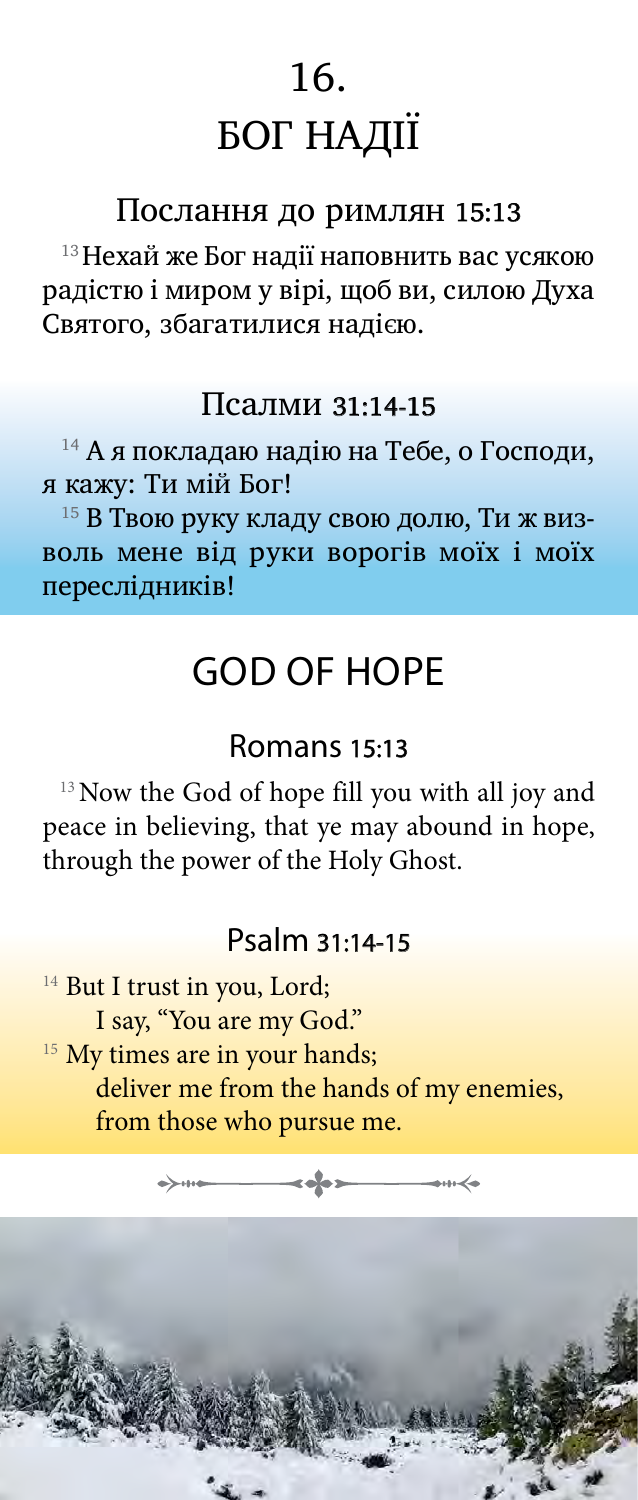# 17. БІЛЬШЕ, НІЖ ЗАВОЙОВНИКИ

#### Послання до римлян 8:18, 24-28

18 Бо гадаю, що нинiшнi тимчасовi страждання нiчого не вартi порiвняно з тiєю славою, яка вiдкриється в нас.

24 Бо ми спаслися в надiї. Hадiя ж, коли бачить, не є надiєю; бо коли хто бачить, то чого йому i надiятися? 25 Але, коли надiємось на те, чого не бачимо, тодi чекаємо в терпiннi.

26 Також i Дух пiдкрiплює нас у немочах наших: бо ми не знаємо, про що молитися, як належить, але Сам Дух просить за нас зiтханнями невимовними. 27 А Той, Хто випробовує серця, знає, яка думка в Духа, тому що Вiн заступається за святих iз волi Божої.

28 До того знаємо, що тим, якi люблять Бога, покликаним з Його волi, усе сприяє для добра.

#### Псалми 31:24

24 Будьте сильні, і хай буде міцне ваше серце, усі, хто надію покладає на Господа!

## MORE THAN **CONOUERORS**

#### Romans 8:18, 24-28

 $18$  For I reckon that the sufferings of this present time are not worthy to be compared with the glory which shall be revealed in us.<sup>1</sup>

 $24$  For we are saved by hope: but hope that is seen is not hope: for what a man seeth, why doth he yet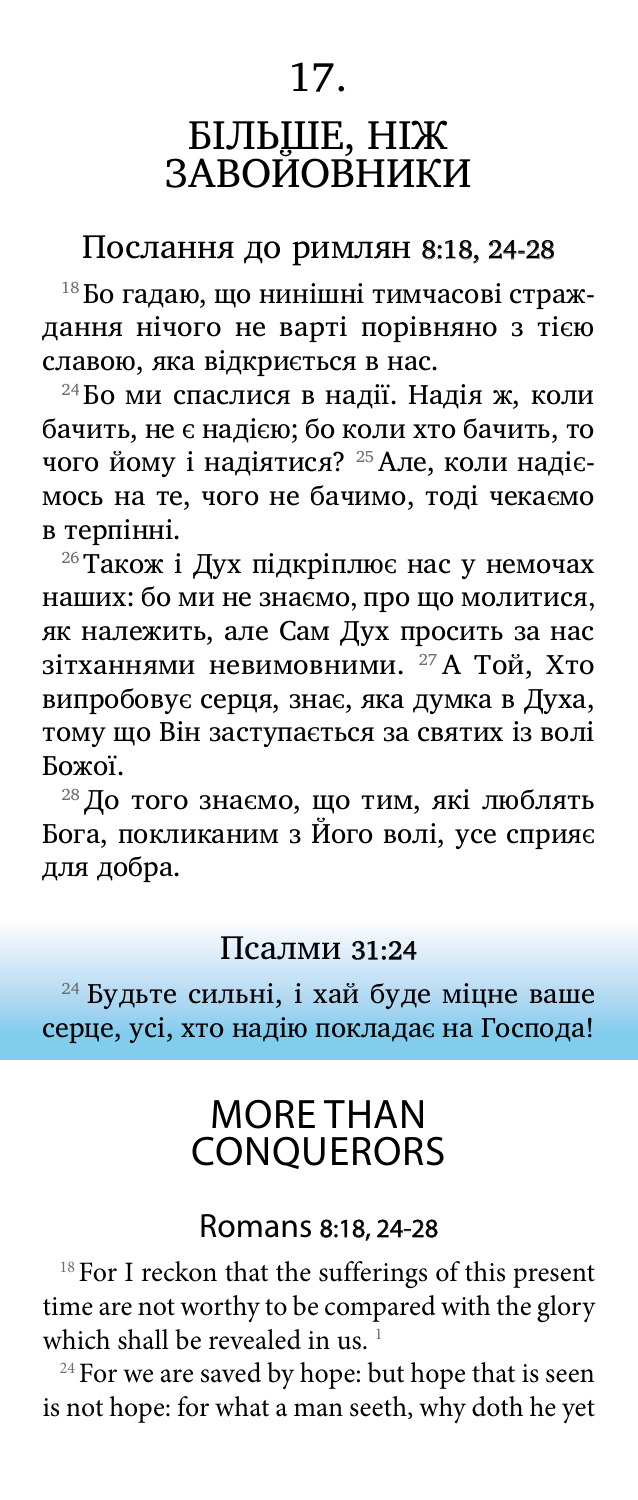hope for? <sup>25</sup> But if we hope for that we see not, then do we with patience wait for it.

<sup>26</sup> Likewise the Spirit also helpeth our infirmities: for we know not what we should pray for as we ought: but the Spirit itself maketh intercession for us with groanings which cannot be uttered. <sup>27</sup> And he that searcheth the hearts knoweth what is the mind of the Spirit, because he maketh intercession for the saints according to the will of God.

<sup>28</sup> And we know that all things work together for good to them that love God, to them who are the called according to his purpose.

#### Psalm 31:25

<sup>24</sup> Be strong and take heart, all you who hope in the Lord.



# 18. БОГ МІЙ ЩИТ

### Послання до римлян 8:31, 37-39

31 Що ж сказати про це? Якщо Бог за нас, то хто проти нас? 37 Але все це переборюємо силою Того, Хто полюбив нас. 38 Бо я певний, що нi смерть, нi життя, нi ангели, нi початки, нi сили, нi теперiшнє, нi майбутнє, 39 нi висота, нi глибина, анi iнше яке створiння не зможе вiдлучити нас вiд любови Божої, що в Христi Iсусi, Господi нашому.

#### Псалми 33:20

<sup>20</sup> Душа наша надію складає на Господа, Він наша поміч і щит наш.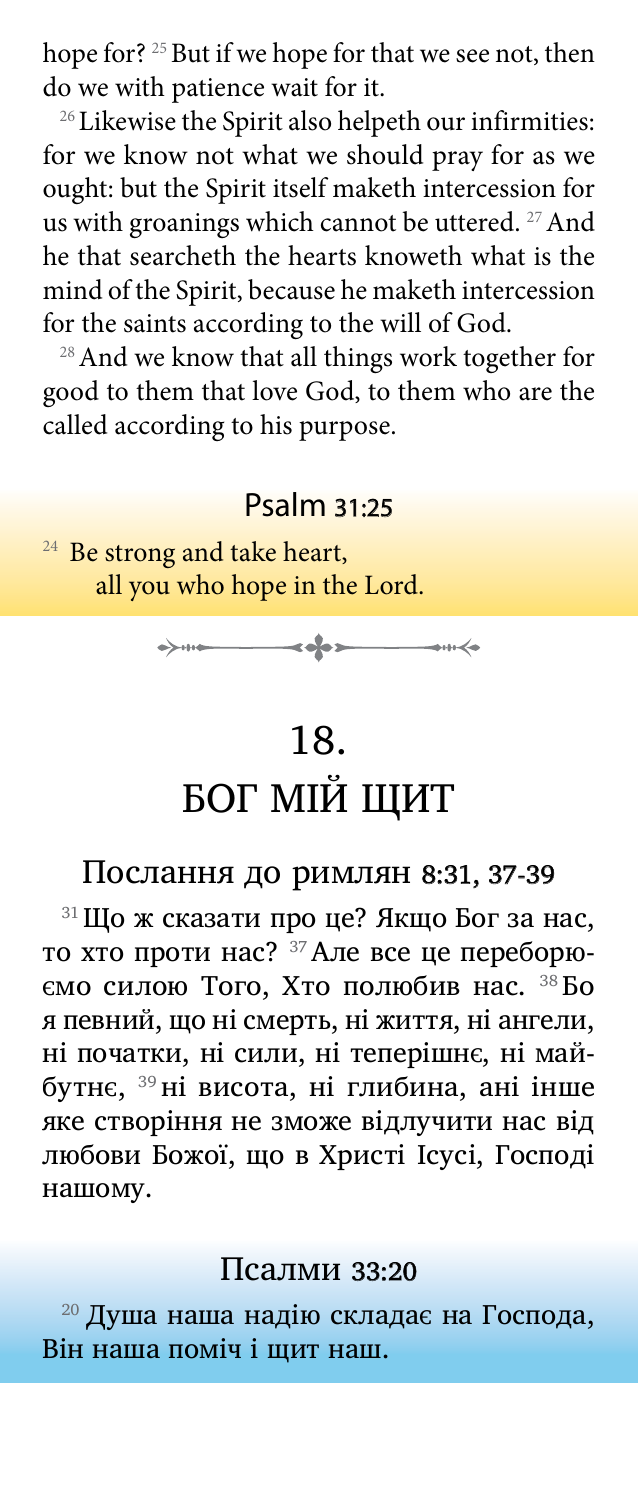## GOD IS MY SHIELD

#### Romans 8:31, 37-39

<sup>31</sup> What shall we then say to these things? If God be for us, who can be against us?

<sup>37</sup> Nay, in all these things we are more than conquerors through him that loved us. <sup>38</sup> For I am persuaded, that neither death, nor life, nor angels, nor principalities, nor powers, nor things present, nor things to come, <sup>39</sup> nor height, nor depth, nor any other creature, shall be able to separate us from the love of God, which is in Christ Jesus our Lord.

### Psalm 33:20

<sup>20</sup> We wait in hope for the Lord; he is our help and our shield.



## 19.

## ОБЛАДУНКИ БОЖІ

#### Послання до солунян: 1-ше 5:8-11

8  Ми ж, будучи синами дня, будьмо тверезi, одягнувшись у броню вiри й любови та в шолом надії на спасіння, <sup>9</sup> тому що Бог визначив нас не для гнiву, а на одержання спасiння через Господа нашого Iсуса Христа, <sup>10</sup> Який помер за нас, щоб ми, чи пильнуємо, чи спимо, жили разом з Hим. <sup>11</sup> Тому втiшайте один одного i повчайте один одного, як ви i робите.

#### Псалми 34:9

9  Бійтеся Господа, всі святії Його, бо ті, що бояться Його, недостатку не мають!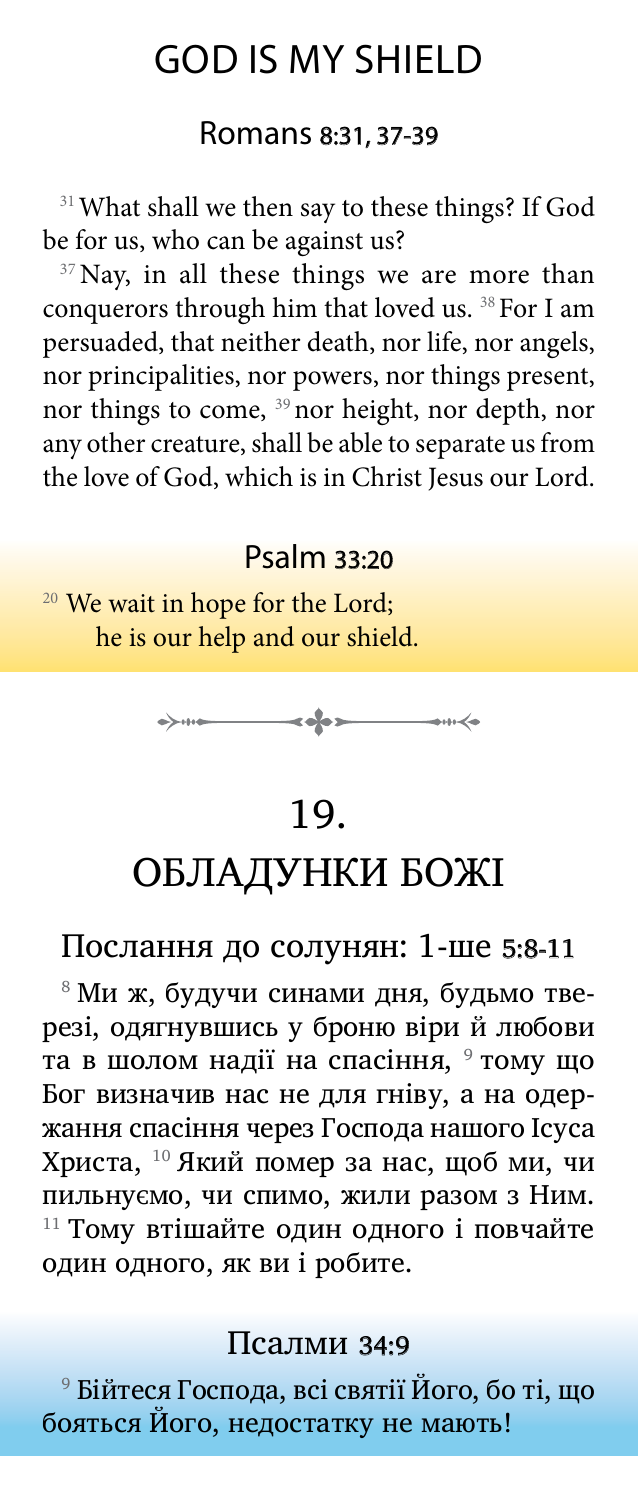## ARMOUR OF GOD

### 1 Thessalonians 5:8-11

<sup>8</sup> But let us, who are of the day, be sober, putting on the breastplate of faith and love; and for a helmet, the hope of salvation. <sup>9</sup> For God hath not appointed us to wrath, but to obtain salvation by our Lord Jesus Christ, <sup>10</sup> who died for us, that, whether we wake or sleep, we should live together with him. <sup>11</sup> Wherefore comfort yourselves together, and edify one another, even as also ye do.

#### Psalm 34:9

<sup>9</sup> Fear the Lord, you his holy people, for those who fear him lack nothing.



#### Послання до солунян: 1-ше 5:15-24

15Пильнуйте, щоб хто кому не вiдплачував злом за зло; але завжди дбайте про добро один одному i всiм. 16Завжди радiйте. 17Безперестанно молiться. <sup>18</sup>За все дякуйте: бо така щодо вас воля Божа у Христi Iсусi.  $^{19}$ Духа не вгашайте.  $^{20}$ Пророцтва не зневажайте. 21Все дослiджуйте, доброго тримайтеся. <sup>22</sup>Утримуйтесь від усякого зла. <sup>23</sup>Сам же Бог миру нехай освятить вас у всiй повнотi, i ваш дух, i душа, i тiло у всiй цiлостi нехай збережеться непорочно на пришестя Господа нашого Iсуса Христа. 24Вiрний, Хто кличе вас, Який i сотворить це.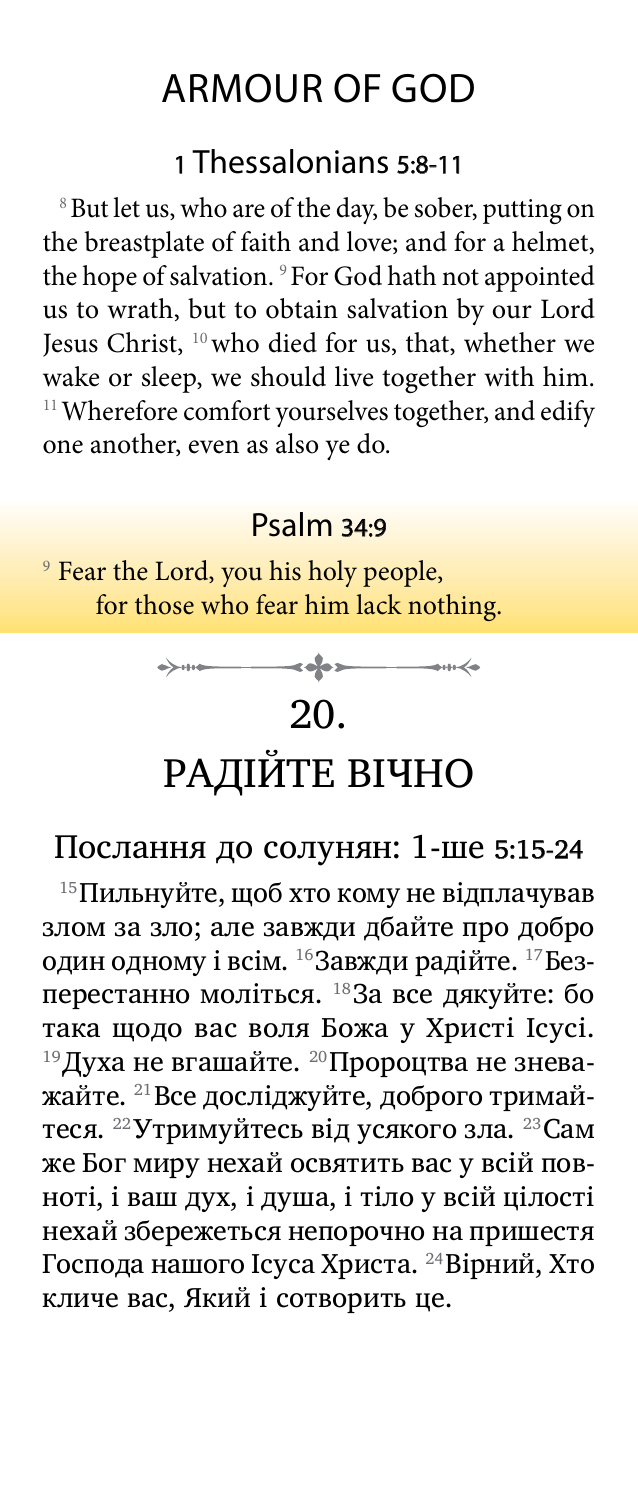6  Твоя справедливість немов гори Божі, Твої суди безодня велика, людину й худобу спасаєш Ти, Господи!

8  вони з ситости дому Твого напоюються, і Ти їх напуваєш з потока Своїх солодощів.

## REJOICE EVERMORE

### 1 Thessalonians 5:15-24

<sup>15</sup> See that none render evil for evil unto any man; but ever follow that which is good, both among yourselves, and to all men. <sup>16</sup> Rejoice evermore. <sup>17</sup> Pray without ceasing. <sup>18</sup> In every thing give thanks: for this is the will of God in Christ Jesus concerning you. <sup>19</sup> Quench not the Spirit. <sup>20</sup> Despise not prophesyings. <sup>21</sup> Prove all things; hold fast that which is good. <sup>22</sup> Abstain from all appearance of evil.

<sup>23</sup> And the very God of peace sanctify you wholly; and I pray God your whole spirit and soul and body be preserved blameless unto the coming of our Lord Jesus Christ. <sup>24</sup> Faithful is he that calleth you, who also will do it.

### Psalm 36:6, 8

- 6 Your righteousness is like the highest mountains, your justice like the great deep. You, Lord, preserve both people and animals.
- <sup>8</sup> They feast on the abundance of your house; you give them drink from your river of delights.

 $\rightarrow$   $\rightarrow$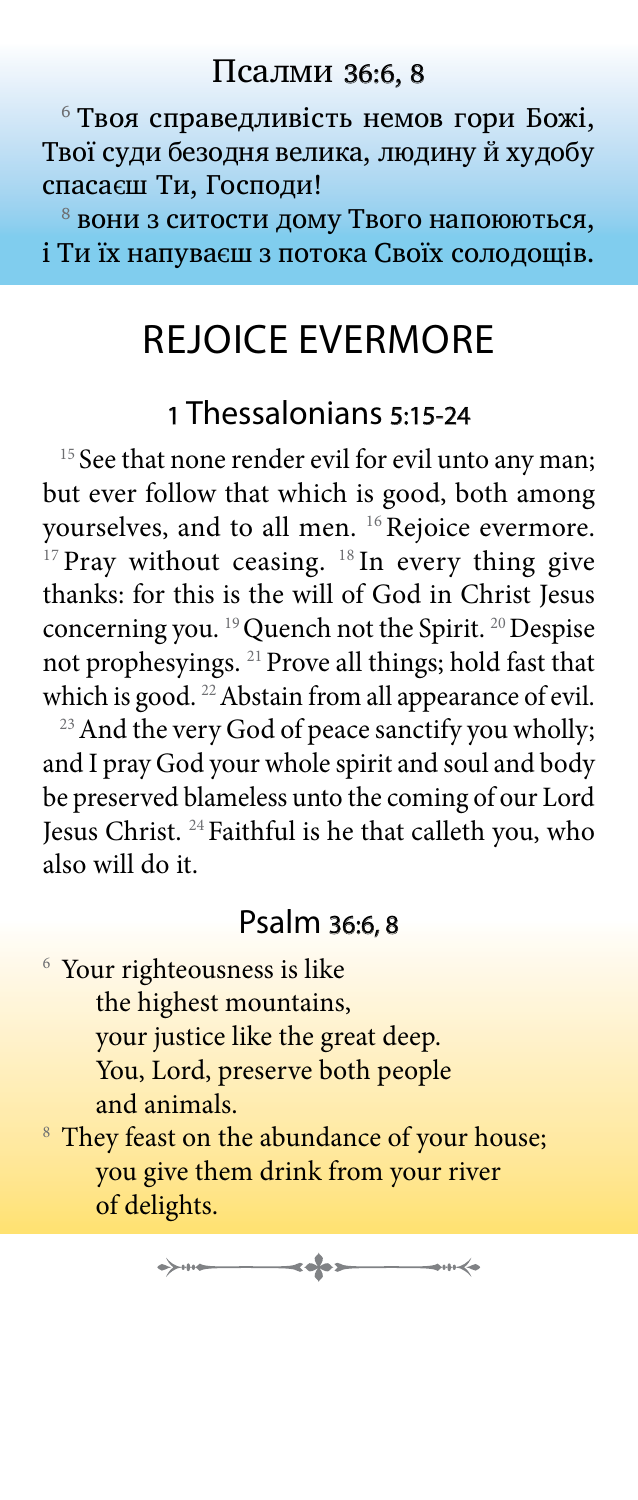## БУДЬ БЛАГОСЛОВЕННЯМ

### Євангеліє від Матвія 5:2-12

2  І, відкривши уста Свої, навчав їх, промовляючи: 3  Блаженні убогі духом, бо їхнє є Царство Небесне. <sup>4</sup> Блаженні ті, що плачуть, бо вони втішаться. <sup>5</sup> Блаженні лагідні, бо вони успадкують землю. <sup>6</sup> Блаженні голодні і спраглі правди, бо вони наситяться. 7  Блаженні милостиві, бо вони помилувані будуть. <sup>8</sup> Блаженні чисті серцем, бо вони Бога побачать. <sup>9</sup>  Блаженні миротворці, бо вони синами Божими назвуться. <sup>10</sup> Блаженні гнані за правду, бо їхнє є Царство Небесне.

<sup>11</sup> Блаженні ви, коли ганьбитимуть вас і гнатимуть, і зводитимуть на вас усяке лихослів'я та наклепи – Мене ради. 12 Радуйтесь і веселіться, бо велика нагорода ваша на небесах. Так гнали і пророків, які були до вас.

#### Псалми 36:10-11

<sup>10</sup> Продовж Свою милість на тих, хто знає Тебе, а правду Свою на людей щиросердих! <sup>11</sup>  Нога пишних нехай не наступить на мене, і безбожна рука нехай не викидає мене!

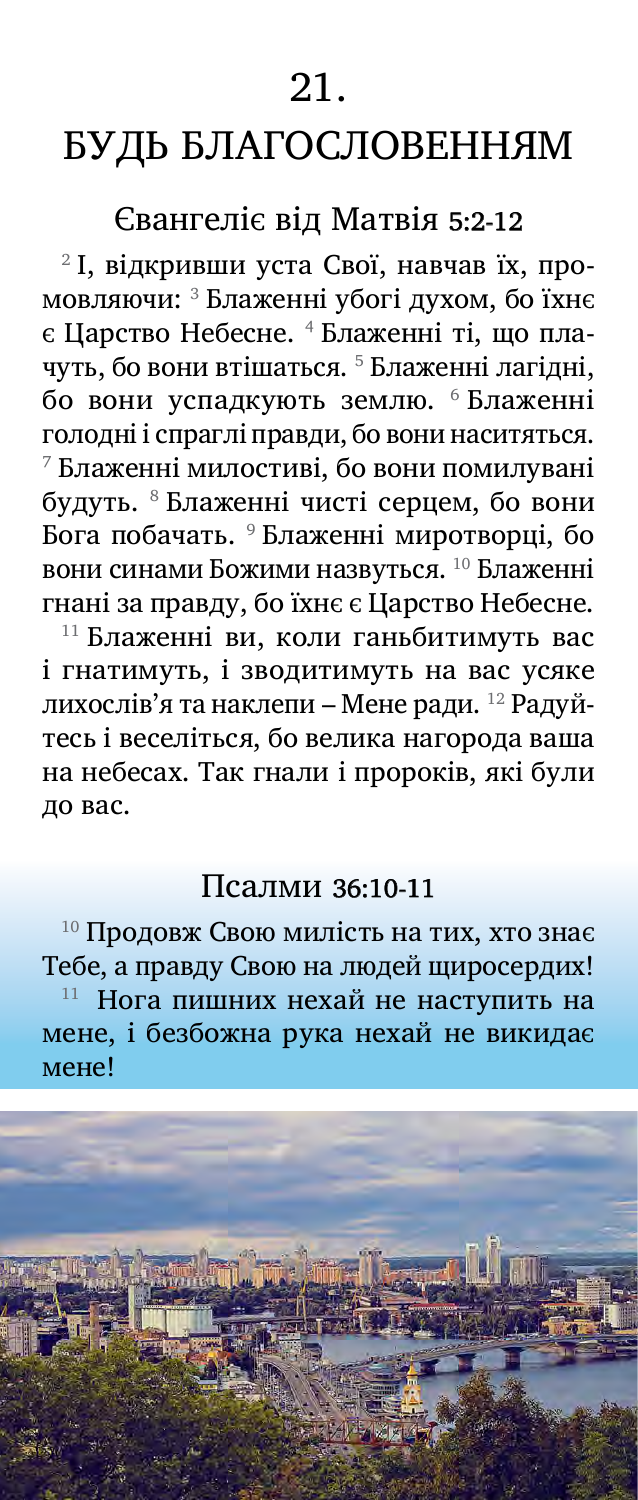# BE A BLESSING

## Matthew 5:2-12

<sup>2</sup>He opened his mouth, and taught them, saying, <sup>3</sup>Blessed are the poor in spirit: for theirs is the kingdom of heaven.

<sup>4</sup> Blessed are they that mourn: for they shall be comforted.

<sup>5</sup> Blessed are the meek: for they shall inherit the earth.

<sup>6</sup> Blessed are they which do hunger and thirst after righteousness: for they shall be filled.

<sup>7</sup>Blessed are the merciful: for they shall obtain mercy.

<sup>8</sup> Blessed are the pure in heart: for they shall see God.

<sup>9</sup>Blessed are the peacemakers: for they shall be called the children of God.

<sup>10</sup> Blessed are they which are persecuted for righteousness' sake: for theirs is the kingdom of heaven.

<sup>11</sup> Blessed are ye, when men shall revile you, and persecute you, and shall say all manner of evil against you falsely, for my sake. 12 Rejoice, and be exceeding glad: for great is your reward in heaven: for so persecuted they the prophets which were before you.

### Psalm 36:10-11

<sup>10</sup> Continue your love to those who know you, your righteousness to the upright in heart.

<sup>11</sup> May the foot of the proud not come against me, nor the hand of the wicked drive me away.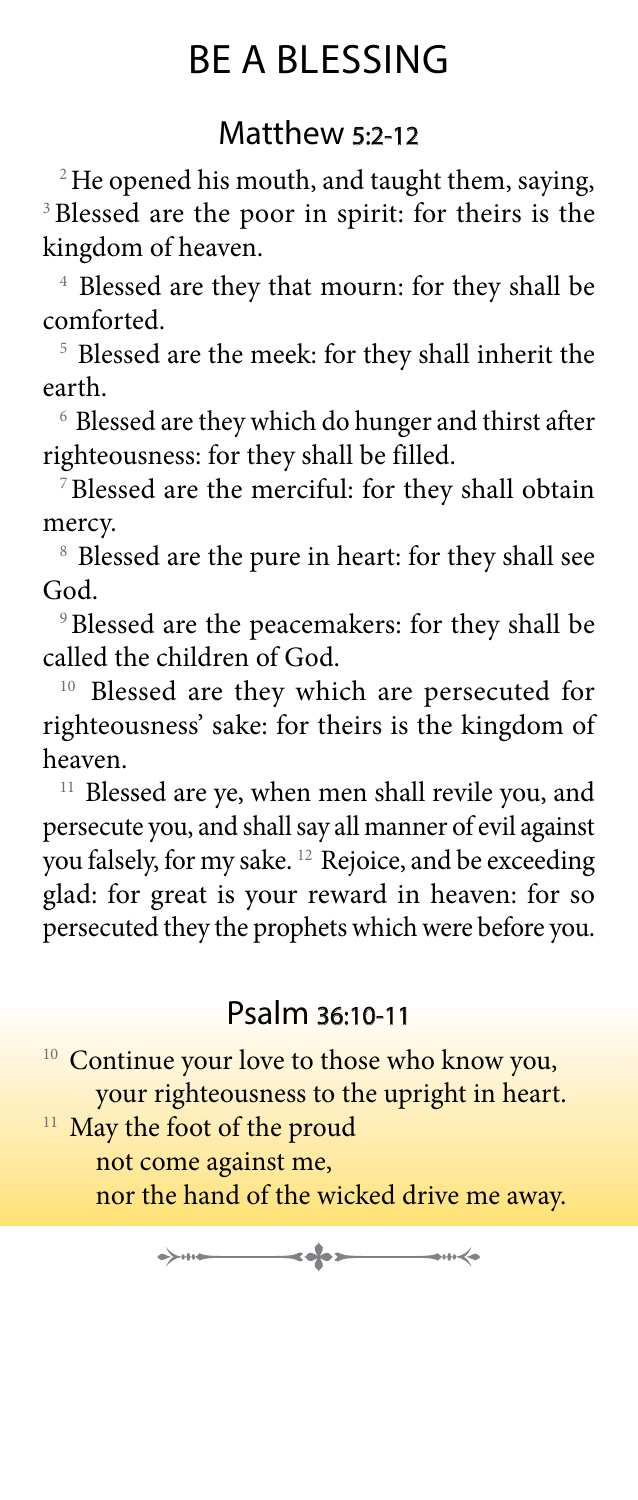22.

## ЛЮБЛЮ ВАС ВОРОГИ

### Євангеліє від Матвія 5:43-48

43 Ви чули, що було сказано: люби ближнього твого і ненавидь ворога твого. 44 А Я кажу вам: любіть ворогів ваших, благословляйте тих, хто проклинає вас, добро творіть тим, хто ненавидить вас, і моліться за тих, хто кривдить і гонить вас, 45 щоб ви були синами Отця вашого Небесного, бо Він сонцем Своїм осяває злих і добрих і посилає дощ на праведних і на неправедних. 46 Бо коли ви любите тих, хто любить вас, яка вам нагорода? Чи не те саме і митарі роблять? 47 І коли ви вітаєте тільки друзів ваших, що особливого робите? Чи не так само і язичники чинять?

48 Отже, будьте досконалі, як Отець ваш Небесний досконалий.

#### Псалми 40:12

 $12$  бо нещастя без ліку мене оточили, беззаконня мої досягли вже мене, так що й бачити не можу, вони численнішими стали за волосся на моїй голові, і серце моє опустило мене...

## LOVE YOU ENEMIES

#### Matthew 5:43-48

<sup>43</sup>Ye have heard that it hath been said, Thou shalt love thy neighbor, and hate thine enemy. <sup>44</sup> But I say unto you, Love your enemies, bless them that curse you, do good to them that hate you, and pray for them which despitefully use you, and persecute you;  $45$  that ye may be the children of your Father which is in heaven: for he maketh his sun to rise on the evil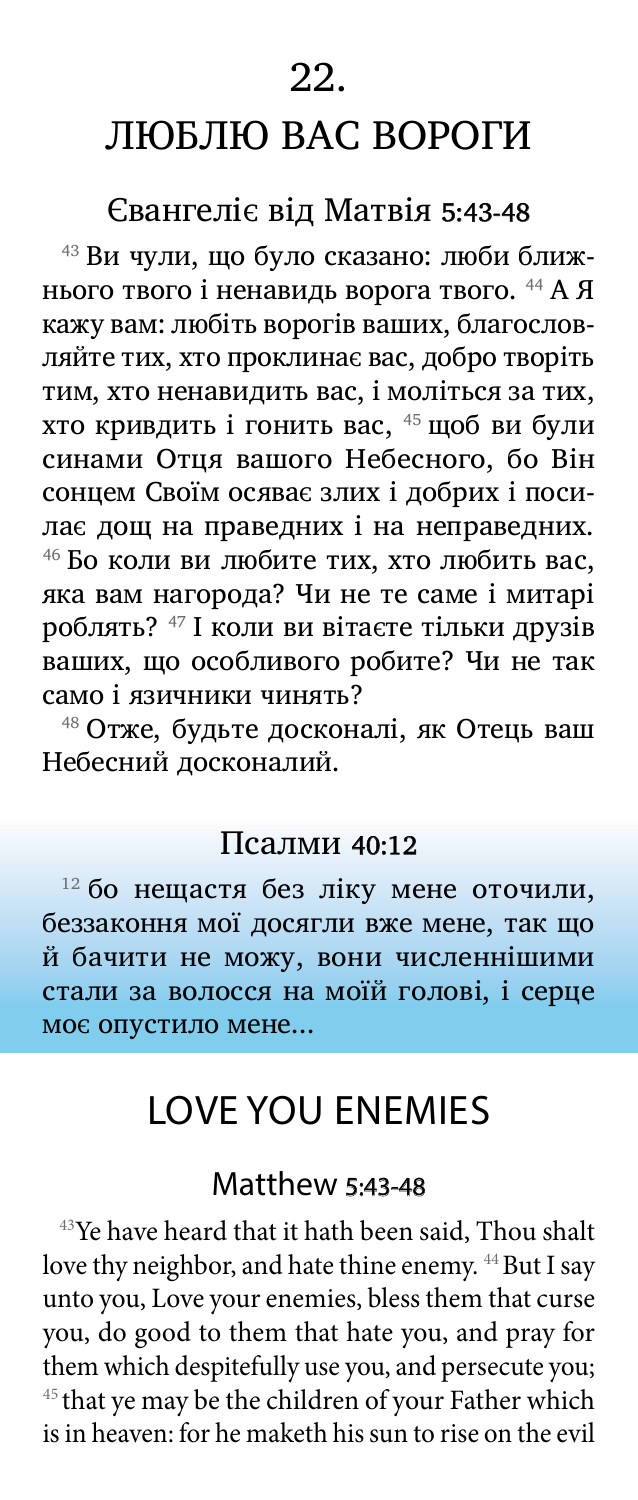and on the good, and sendeth rain on the just and on the unjust. <sup>46</sup> For if ye love them which love you, what reward have ye? do not even the publicans the same? <sup>47</sup> And if ye salute your brethren only, what do ye more than others? do not even the publicans so?<sup>48</sup> Be ye therefore perfect, even as your Father which is in heaven is perfect.

### Psalm 40:12

<sup>12</sup> For troubles without number surround me; my sins have overtaken me, and I cannot see.

They are more than the hairs of my head, and my heart fails within me.



## 23.

## ЯК МОЛИТИСЯ

## Євангеліє від Матвія 6:9-15

9  Моліться ж так:

Отче наш, що єси на небесах, нехай святиться ім'я Твоє; <sup>10</sup> нехай прийде Царство Твоє; нехай буде воля Твоя, як на небі, так і на землі. <sup>11</sup> Хліб наш насущний дай нам сьогодні; <sup>12</sup> І прости нам провини наші, як і ми прощаємо винуватцям нашим;  $^{13}$  I не введи нас у спокусу, але визволи нас від лукавого. Бо Твоє є Царство, і сила, і слава навіки. Амінь.

14 Бо якщо ви прощатимете людям провини їхні, то простить і вам Отець ваш Небесний. 15 А коли не будете прощати людям провин їхніх, то і Отець ваш не простить вам провин ваших.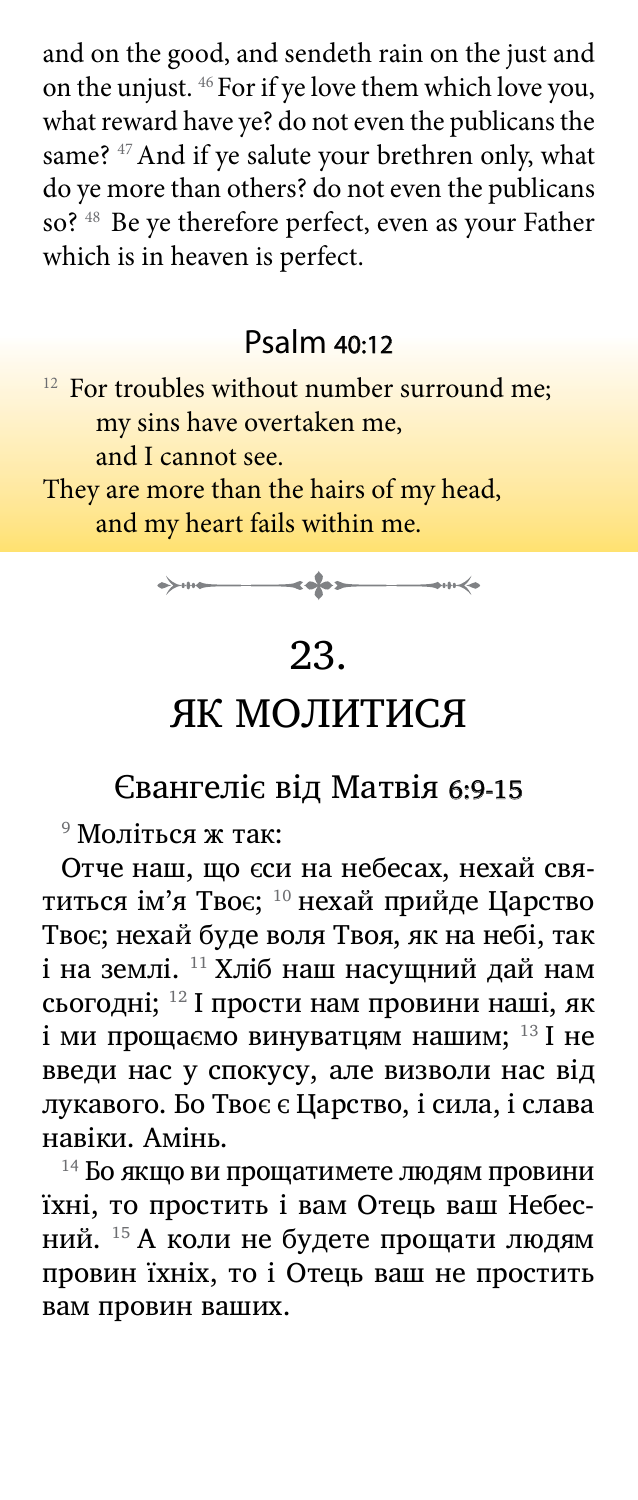#### Псалми 46:2-3

 $2$  тому не лякаємось ми, як трясеться земля, і коли гори зсуваються в серце морів! 3 Шумлять і киплять Його води, через велич Його тремтять гори. Села.

## HOW TO PRAY

### Matthew 6:9-15

<sup>9</sup> After this manner therefore pray ye: Our Father which art in heaven, Hallowed be thy name. <sup>10</sup> Thy kingdom come. Thy will be done in earth, as it is in heaven. <sup>11</sup> Give us this day our daily bread. <sup>12</sup> And forgive us our debts, as we forgive our debtors. <sup>13</sup> And lead us not into temptation, but deliver us from evil: For thine is the kingdom, and the power, and the glory, for ever. Amen.

<sup>14</sup> For if ye forgive men their trespasses, your heavenly Father will also forgive you: 15 but if ye forgive not men their trespasses, neither will your Father forgive your trespasses.

#### Psalm 46:2-3

- <sup>2</sup> Therefore we will not fear, though the earth give way and the mountains fall into the heart of the sea,
- <sup>3</sup> though its waters roar and foam and the mountains quake with their surging.

 $\rightarrow + +$ 

 $\longrightarrow$ 

◆₩≼◆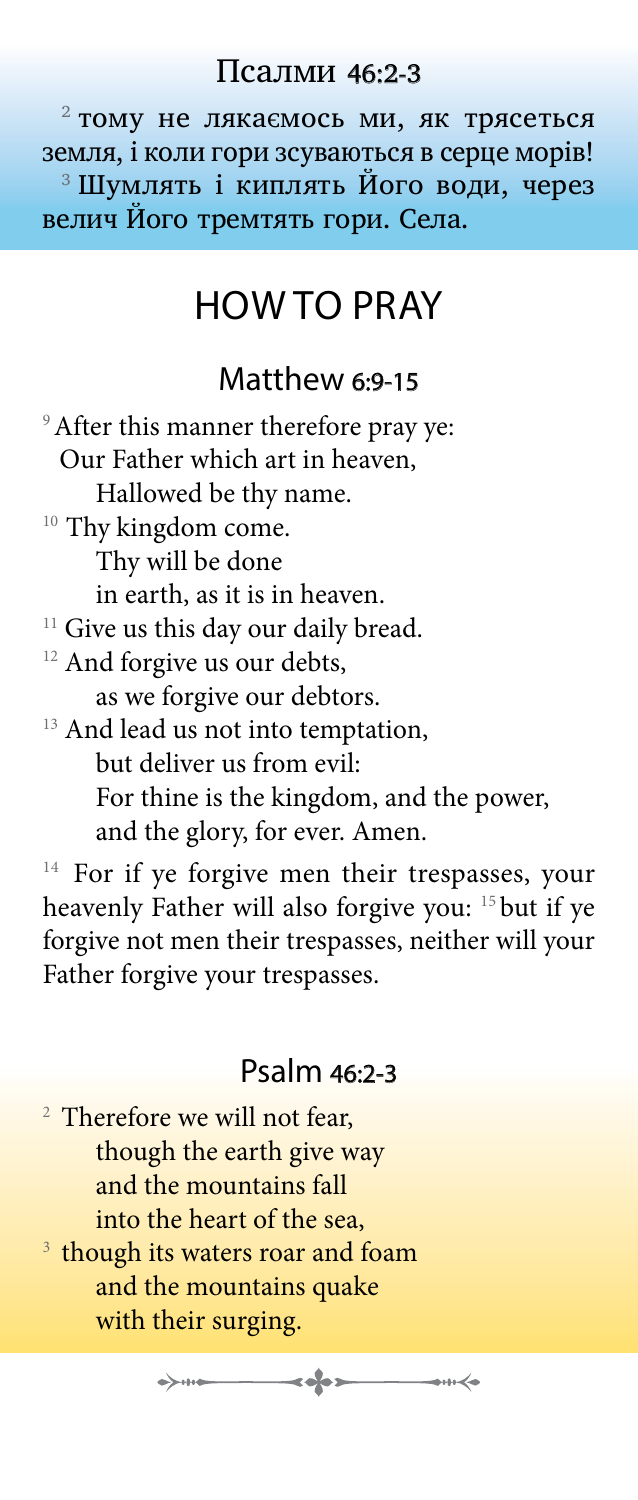24.

# ПРОСИ, ШУКАЙ, СТУКАЙ

#### Євангеліє від Матвія 7:7-12

7  Просіть, і дасться вам; шукайте, і знайдете; стукайте, і відчинять вам; <sup>8</sup> бо кожен, хто просить, одержує, і хто шукає, знаходить, і тому, хто стукає, відчиняють. <sup>9</sup> Чи є між вами така людина, яка, коли син її попросить у неї хліба, подала б йому камінь? <sup>10</sup> І коли попросить риби, подала б йому змію? <sup>11</sup> Отже, якщо ви, будучи злими, вмієте дари добрі давати дітям вашим, тим паче Отець ваш Небесний дасть блага тим, хто просить у Нього.

 $12$  Отже, все, чого бажаєте, щоб вам робили люди, так і ви робіть їм, – бо в цьому є Закон і Пророки.

#### Псалми 46:10-11

 $10$ <sup>10</sup> Вгамуйтесь та знайте, що Бог Я, піднесусь між народами, піднесусь на землі! <sup>11</sup> З нами Господь Саваот, наша твердиня Бог Яковів! Села.

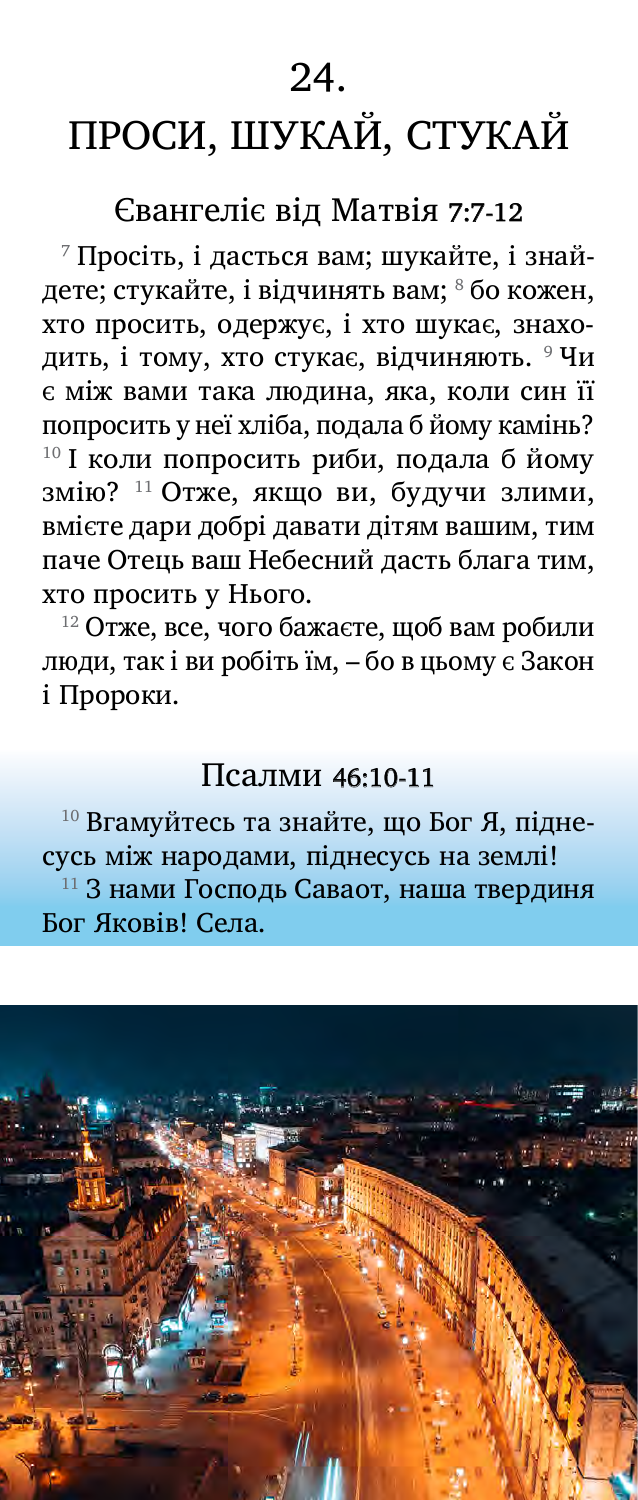## ASK, SEEK, KNOCK

#### Matthew 7:7-12

<sup>7</sup> Ask, and it shall be given you; seek, and ye shall find; knock, and it shall be opened unto you: <sup>8</sup> for every one that asketh receiveth; and he that seeketh findeth; and to him that knocketh it shall be opened. <sup>9</sup> Or what man is there of you, whom if his son ask bread, will he give him a stone? <sup>10</sup> Or if he ask a fish, will he give him a serpent? <sup>11</sup> If ye then, being evil, know how to give good gifts unto your children, how much more shall your Father which is in heaven give good things to them that ask him?<sup>12</sup> Therefore all things whatsoever ye would that men should do to you, do ye even so to them: for this is the law and the prophets.

#### Psalm 46:10-11

<sup>10</sup> He says, "Be still, and know that I am God; I will be exalted among the nations, I will be exalted in the earth." <sup>11</sup> The Lord Almighty is with us; the God of Jacob is our fortress.

$$
\rightarrow
$$

# 25. НАДІЯ

### Послання до Євреїв 6:19

<sup>19</sup> бо закон нiчого не довiв до досконалости; але вводиться краща надiя, через яку ми наближаємося до Бога.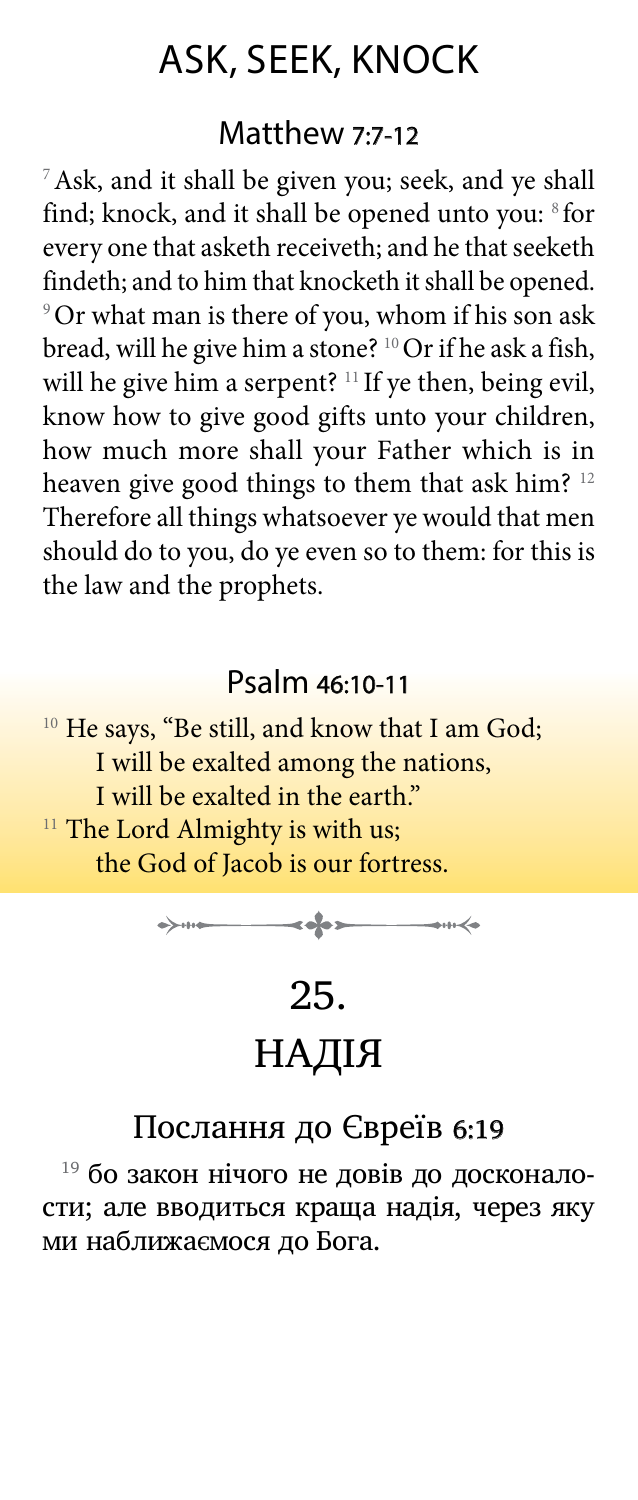#### Псалми 55:16-18

<sup>16</sup> Я кличу до Бога, і Господь урятує мене: <sup>17</sup> увечорі, вранці й опівдні я скаржусь й зідхаю, і Він вислухає мого голосу!

<sup>18</sup> У мирі Він викупить душу мою, щоб до мене вони не зближались, бо багато було їх на мене!

## **HOPE**

#### Hebrews 6:19

<sup>19</sup> For the law made nothing perfect, but the bringing in of a better hope did; by the which we draw nigh unto God.

#### Psalm 55:16-18

<sup>16</sup> As for me, I call to God, and the Lord saves me. <sup>17</sup> Evening, morning and noon I cry out in distress, and he hears my voice. <sup>18</sup> He rescues me unharmed from the battle waged against me, even though many oppose me.

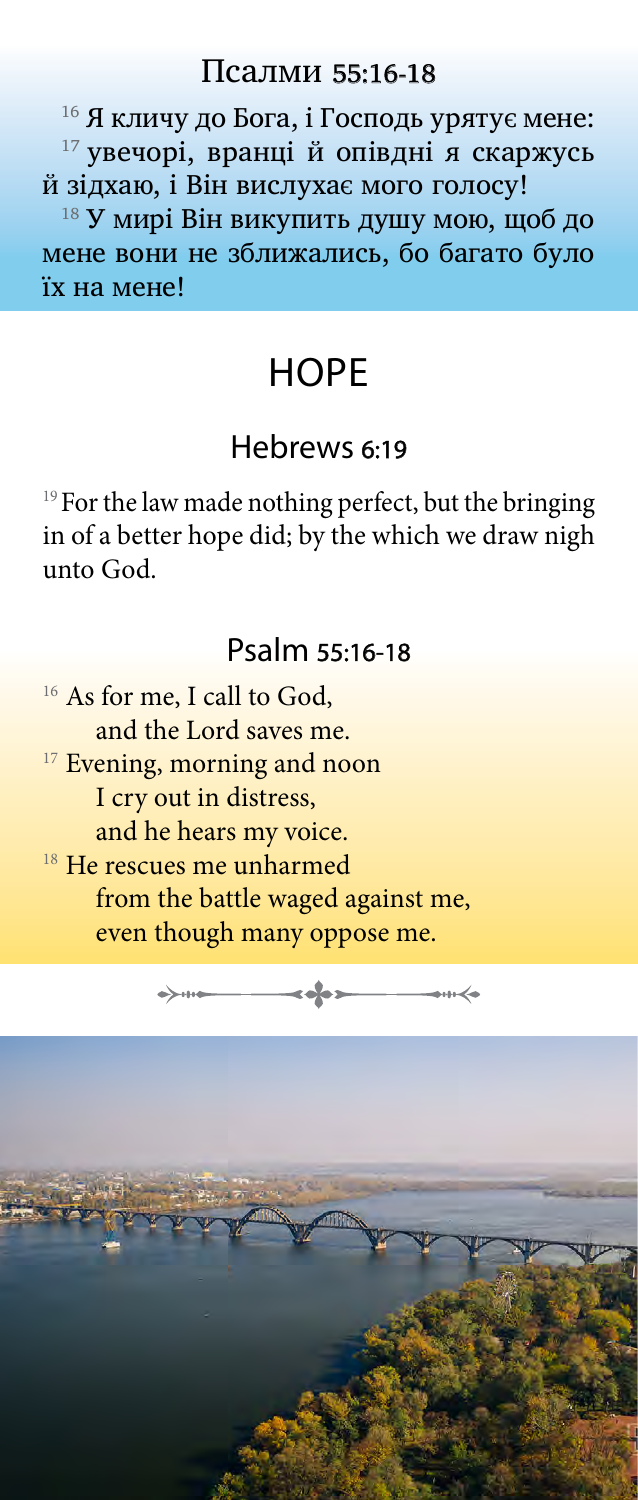## 26. УТІХА В БОЗІ

## Одкровення 21:4-8

<sup>4</sup> І витре Бог усяку сльозу з очей їхніх, і смерти не буде вже, ні плачу, ні крику, ні недуги вже не буде, бо колишнє минуло. 5І сказав Той, Хто сидить на престолі: "Ось, творю все нове". І каже мені: "Напиши, бо слова ці істинні й вірні". <sup>6</sup> І сказав мені: "Звершилось! Я є Альфа й Омега, початок і кінець; спраглому дам задарма від джерела води живої. <sup>7</sup>Переможець успадкує все, і буду йому Богом, і він буде Мені сином. <sup>8</sup>Боязких же і невірних, мерзотних і убивць і любодіїв, і чародіїв та ідолослужителів, і всіх неправдомовців – доля в озері, що горить вогнем і сіркою. Це смерть друга".

#### Псалми 55:22

 $22$  Свого тягара поклади ти на Господа, і тебе Він підтримає, Він ніколи не дасть захитатися праведному!

## COMFORT IN GOD

#### Revelations 21:4-8

<sup>4</sup> And God shall wipe away all tears from their eyes; and there shall be no more death, neither sorrow, nor crying, neither shall there be any more pain: for the former things are passed away.

<sup>5</sup> And he that sat upon the throne said, Behold, I make all things new. And he said unto me, Write: for these words are true and faithful. <sup>6</sup> And he said unto me, It is done. I am Alpha and Ome´ga, the beginning and the end. I will give unto him that is athirst of the fountain of the water of life freely.<sup>7</sup> He that overcometh shall inherit all things; and I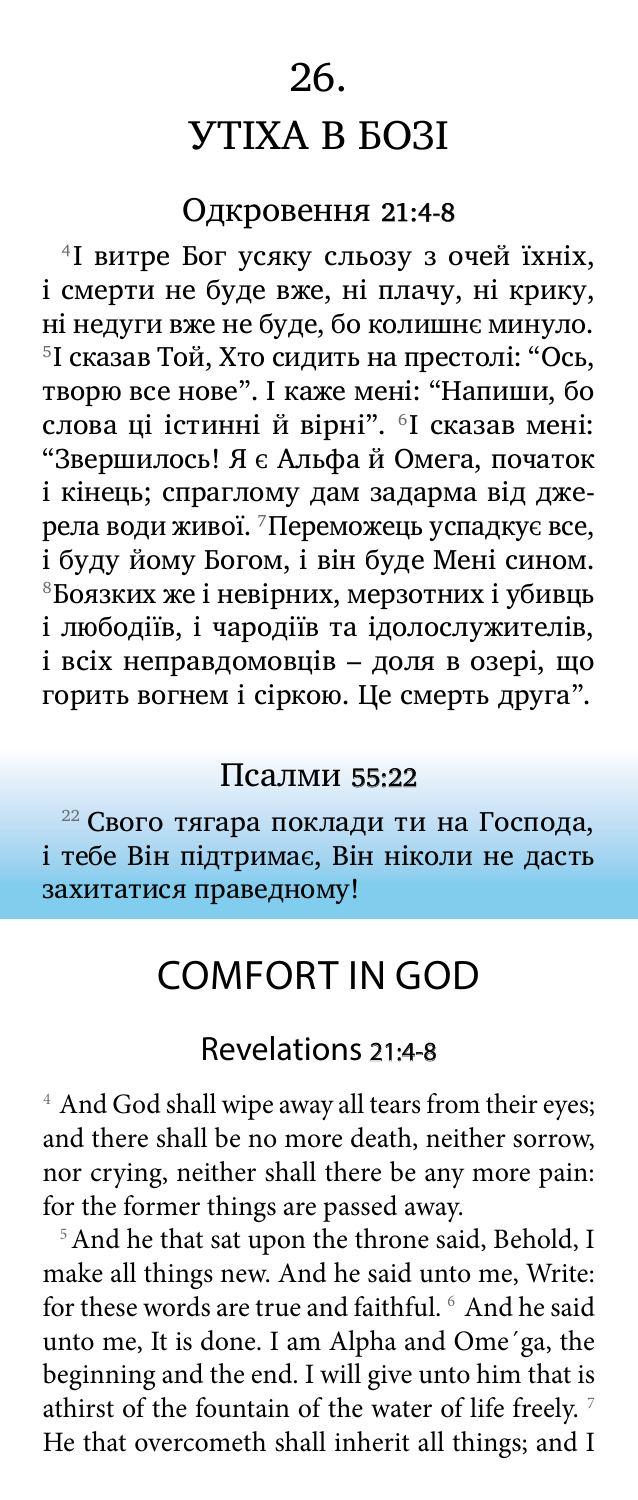will be his God, and he shall be my son. <sup>8</sup>But the fearful, and unbelieving, and the abominable, and murderers, and whoremongers, and sorcerers, and idolaters, and all liars, shall have their part in the lake which burneth with fire and brimstone: which is the second death.

#### Psalm 55:22

<sup>22</sup> Cast your cares on the Lord and he will sustain you; he will never let the righteous be shaken.

 $\longrightarrow$ 

## 27.

## ВТІХА В БІДІ

### Послання до коринф'ян: 2-ш 1:3-7, 9-10

3  Благословен Бог i Отець Господа нашого Iсуса Христа, Отець милосердя i Бог усякої втiхи, 4 Який втiшає у всякiй скорботi нашій, щоб і ми могли втішати тих, хто перебуває у всякій скорботі, тією втіхою, якою Бог утішає нас самих. <sup>5</sup> Бо в міру, як примножуються в нас страждання Христовi, примножує Христос і втіху нашу. <sup>6</sup> Чи терпимо скорботи, ми терпимо скорботи для вашої втiхи i спасiння, що здiйснюється перенесенням тих самих страждань, якi й ми терпимо. <sup>7</sup>  I надiя наша на вас тверда. Чи втiшаємося ми, втiшаємося для вашої втiхи й спасiння, знаючи, що ви берете участь як у стражданнях наших, так i в утiшеннi.

<sup>9</sup> Але самі в собі мали вирок до смерти для того, щоб надiятися не на самих себе, а на Бога, Який воскрешає мертвих, <sup>10</sup> Який i врятував нас від такої близької смерти, i визволяє, i на Якого надiємось, що i ще визволить.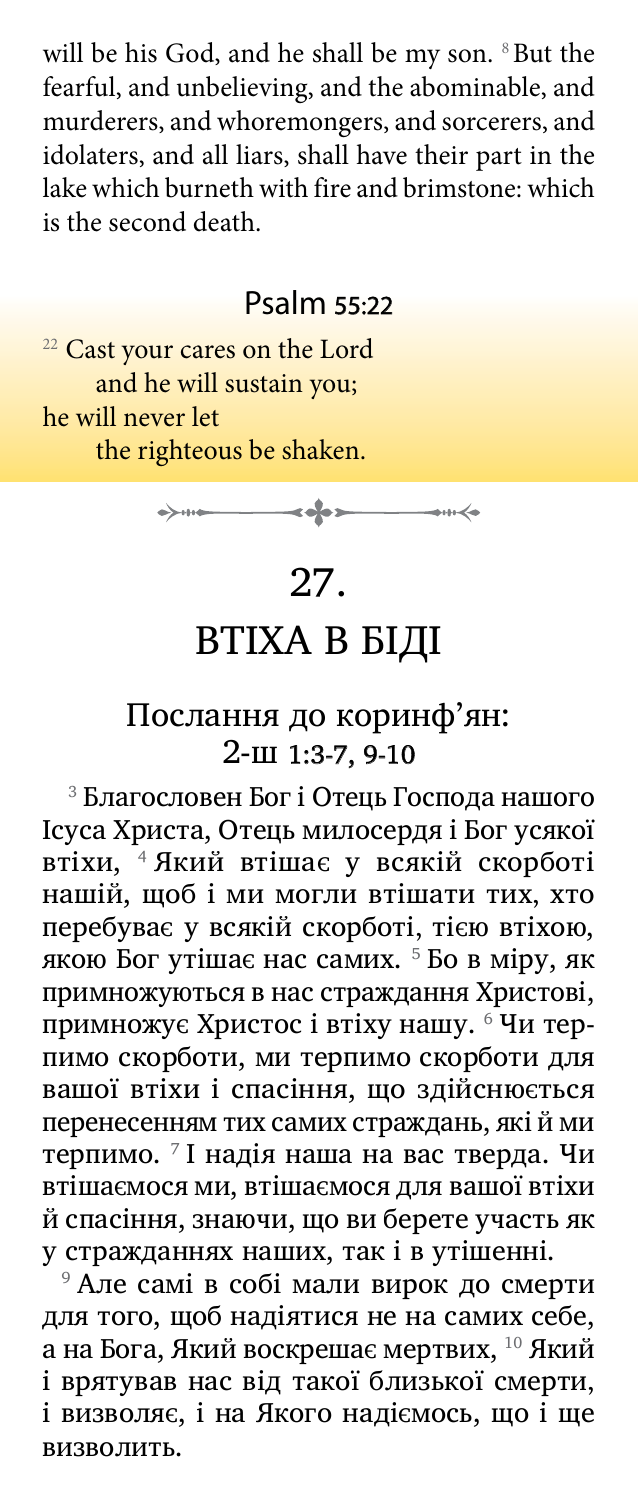#### Псалми 59:16

<sup>22</sup> Свого тягара поклади ти на Господа, і тебе Він підтримає, Він ніколи не дасть захитатися праведному!

## COMFORT IN TRIBULATION

### 2 Corinthians 1:3-7, 9-10

<sup>3</sup> Blessed be God, even the Father of our Lord Jesus Christ, the Father of mercies, and the God of all comfort; <sup>4</sup> who comforteth us in all our tribulation, that we may be able to comfort them which are in any trouble, by the comfort wherewith we ourselves are comforted of God.<sup>5</sup> For as the sufferings of Christ abound in us, so our consolation also aboundeth by Christ. <sup>6</sup>And whether we be afflicted, it is for your consolation and salvation, which is effectual in the enduring of the same sufferings which we also suffer: or whether we be comforted, it is for your consolation and salvation. 7And our hope of you is steadfast, knowing, that as ye are partakers of the sufferings, so shall ye be also of the consolation.

<sup>9</sup> But we had the sentence of death in ourselves, that we should not trust in ourselves, but in God which raiseth the dead: <sup>10</sup> who delivered us from so great a death, and doth deliver: in whom we trust that he will yet deliver us.

### Psalm 59:16

 $\rightarrow$ 

 $\longrightarrow$ 

<sup>16</sup> But I will sing of your strength, in the morning I will sing of your love; for you are my fortress, my refuge in times of trouble.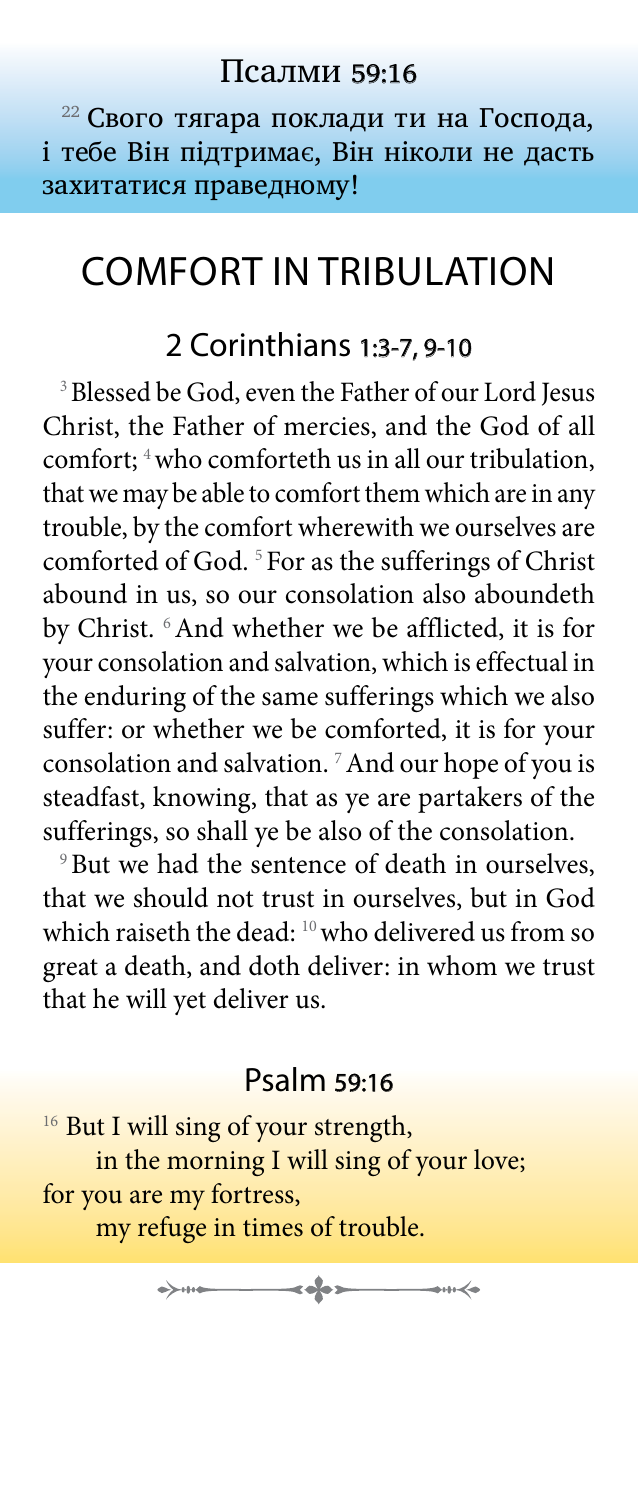### 28.

## ПРИМИРЕННЯ

### Послання до коринф'ян: 2-ш 5:16-18

<sup>16</sup>Тому ми вiднинi нiкого не знаємо за плоттю; а коли й знали Христа за плоттю, то тепер уже не знаємо. <sup>17</sup>Отже, хто в Христi, той нове створiння; давнє минуло, тепер усе нове. <sup>18</sup>Усе ж вiд Бога, Який Iсусом Христом примирив нас iз Собою i дав нам служiння примирення.

#### Псалми 59:16

<sup>22</sup> Свого тягара поклади ти на Господа, і тебе Він підтримає, Він ніколи не дасть захитатися праведному!

## RECONCILIATION

## 2 Corinthians 5:16-18

 $16$  Wherefore henceforth know we no man after the flesh: yea, though we have known Christ after the flesh, yet now henceforth know we him no more.  $17$ Therefore if any man be in Christ, he is a new creature: old things are passed away; behold, all things are become new. <sup>18</sup> And all things are of God, who hath reconciled us to himself by Jesus Christ, and hath given to us the ministry of reconciliation.

#### Psalm 59:16

 $\rightarrow$   $\rightarrow$ 

<sup>16</sup> But I will sing of your strength, in the morning I will sing of your love; for you are my fortress, my refuge in times of trouble.

 $\rightarrow$   $\rightarrow$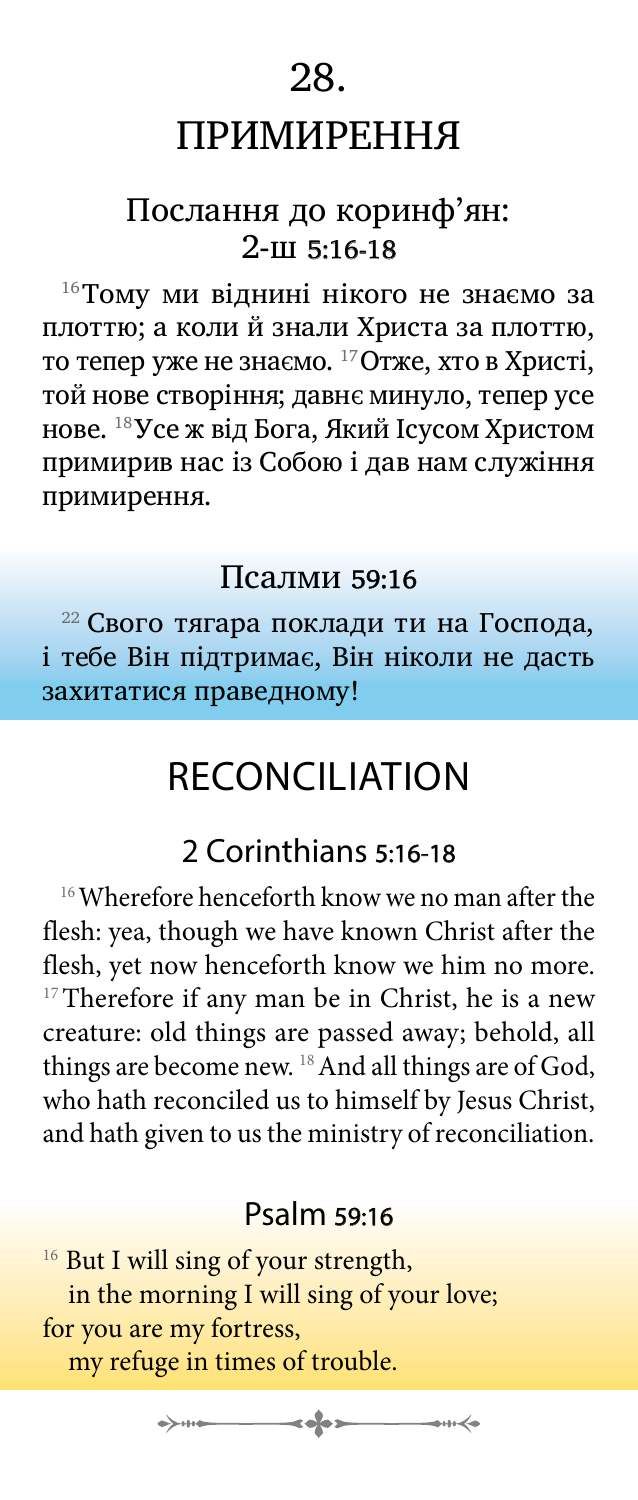## 29. ВІРА

## Послання до Євреїв 12:1-3

 $1$ Тому i ми, маючи довкола себе таку хмару свiдкiв, скиньмо з себе всякий тягар i грiх, який нас обплутує, і з терпінням підемо на подвиг, який чекає на нас,  $^{\rm 2}$  дивлячись на Начальника i Виконавця вiри Iсуса, Який, замiсть радости, яка Йому належала, витерпiв хрест, зневаживши посоромлення, i сiв праворуч престолу Божого. 3  Подумайте про Того, Хто перетерпiв таку над Собою наругу вiд грiшникiв, щоб вам не знемогтися i не ослабнути душами вашими.

#### Псалми 91:2, 4

2  той скаже до Господа: Охороно моя та твердине моя, Боже мій, я надіюсь на Нього! 4  Він пером Своїм вкриє тебе, і під крильми Його заховаєшся ти! Щит та лук Його правда.

## FAITH

#### Hebrews 1:1-3

<sup>1</sup>Wherefore, seeing we also are compassed about with so great a cloud of witnesses, let us lay aside every weight, and the sin which doth so easily beset us, and let us run with patience the race that is set before us, <sup>2</sup> looking unto Jesus the author and finisher of our faith; who for the joy that was set before him endured the cross, despising the shame, and is set down at the right hand of the throne of God.

<sup>3</sup> For consider him that endured such contradiction of sinners against himself, lest ye be wearied and faint in your minds.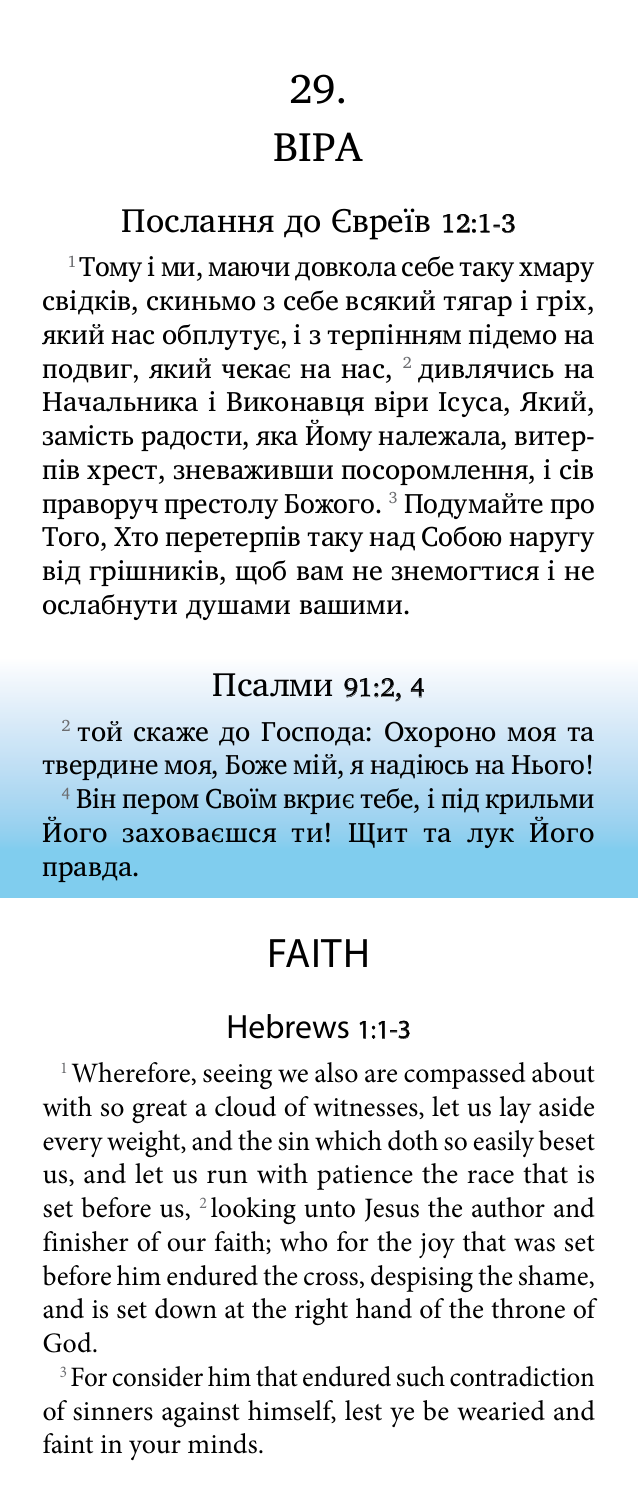### Psalm 91:2, 4

<sup>2</sup> I will say of the Lord, "He is my refuge and my fortress, my God, in whom I trust." <sup>4</sup> He will cover you with his feathers, and under his wings you will find refuge; his faithfulness will be your shield and rampart.



## 30.

## Я ТЕБЕ НІКОЛИ НЕ ЗАЛИШУ

### Послання до Євреїв 13:5-6, 8

5Майте вдачу не срiблолюбну, задовольняючись тим, що є. Бо Сам сказав: "Hе залишу тебе і не покину тебе",  $6$ тож ми смiливо говоримо: "Господь менi помiчник, i не злякаюся: що зробить менi людина?"

<sup>8</sup>Iсус Христос учора й сьогоднi i навiки Той же.

#### Псалми 117:1-2

1  Хваліть Господа, всі племена, прославляйте Його, всі народи,  $^{\rm 2}$  бо зміцнилось Йогомилосердя над нами, а правда Господня навіки! Алілуя!

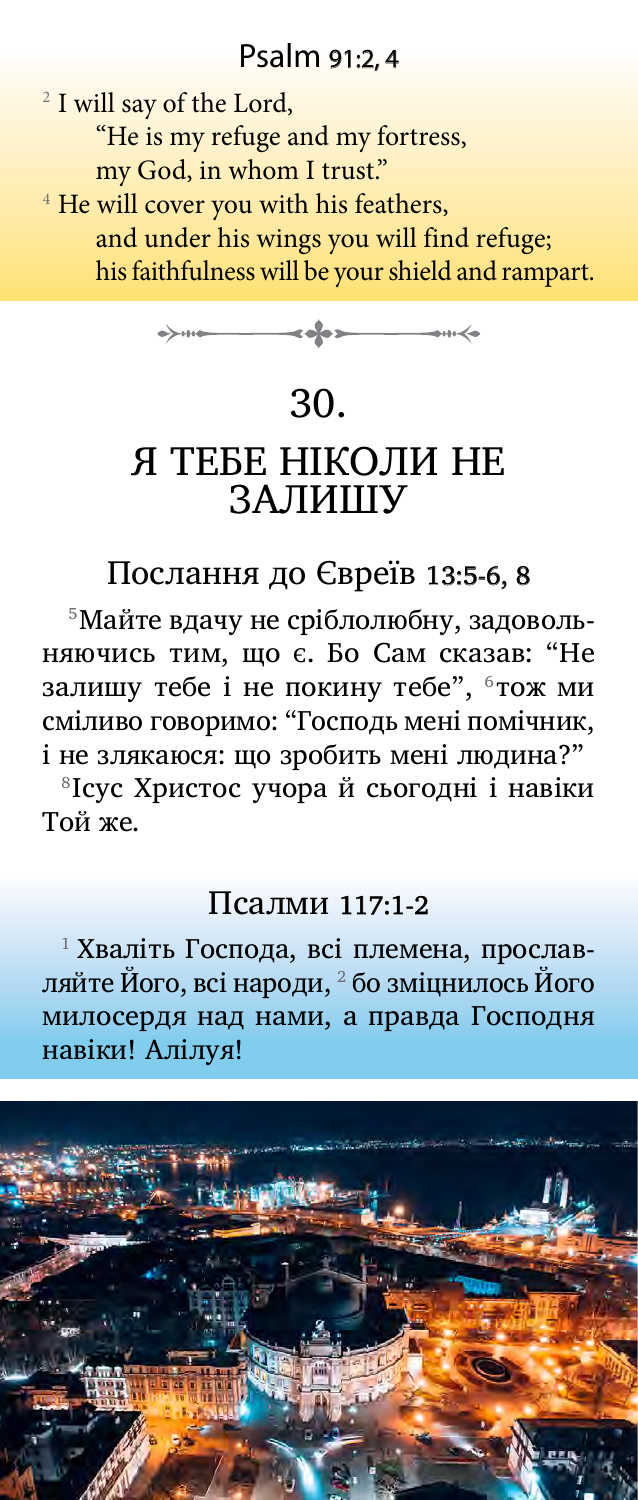## I WILL NEVER LEAVE YOU

### Hebrews 1:1-3

<sup>5</sup> Let your conversation be without covetousness; and be content with such things as ye have: for he hath said,

I will never leave thee, nor forsake thee.

6 So that we may boldly say, The Lord is my helper,

and I will not fear what man shall

do unto me.

<sup>8</sup> Jesus Christ the same yesterday, and today, and for ever.

## Psalm 117:1-2

<sup>1</sup> Praise the Lord, all you nations; extol him, all you peoples.

<sup>2</sup> For great is his love toward us, and the faithfulness of the Lord endures forever.

Praise the Lord.



## 31.

## БОГ МИРУ

#### Послання до римлян 16:19-20, 25-27

19 Ваша покiрнiсть вiрi усiм вiдома; тому я радію за вас: тiльки бажаю, щоб ви були мудрi у доброму i простi у злому.

 $^{20}$ Бог же миру знищить незабаром сатану пiд ногами вашими. Благодать Господа нашого Iсуса Христа з вами! Амiнь.

<sup>25</sup> Тому ж, Хто може вас утвердити за моїм благовiстям i проповiддю Iсуса Христа, за одкровенням тайни, про яку вiд вiчних часiв було замовчано,  $^{26}$  але яка нині явлена і через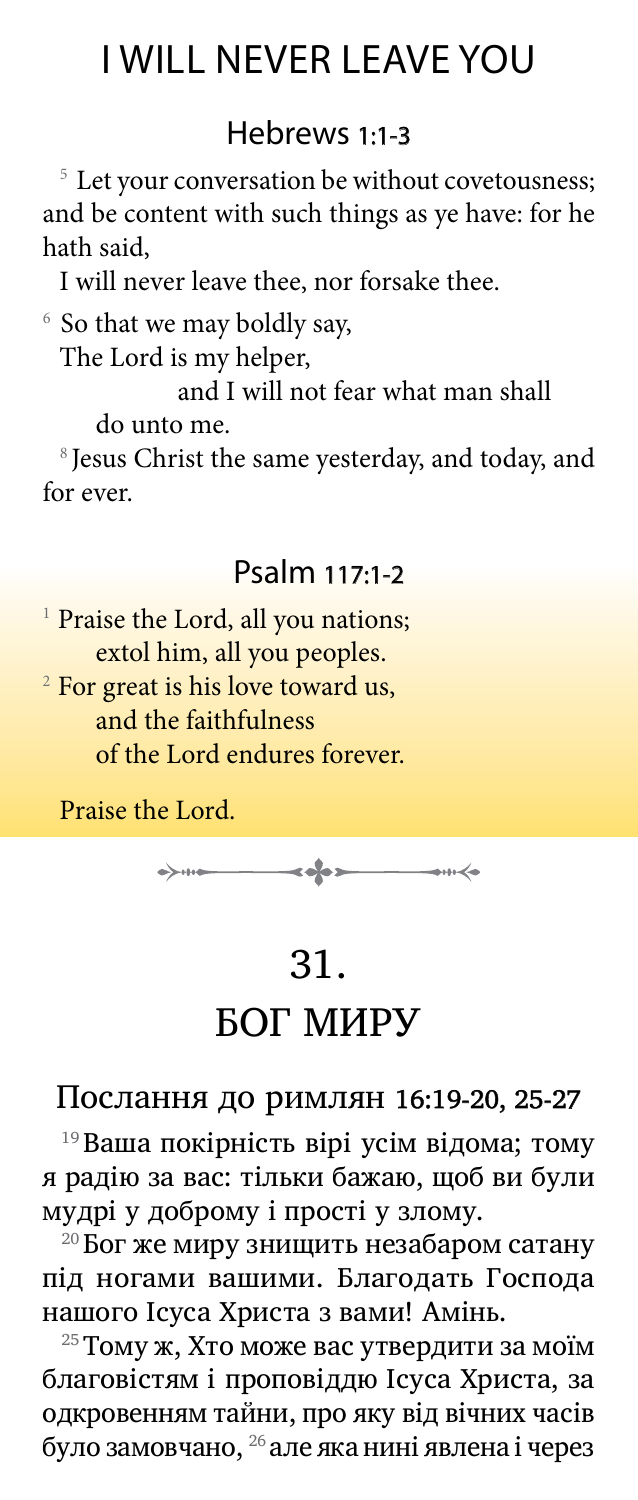пророчi писання, за велiнням вiчного Бога, сповiщена усiм народам для пiдкорення їх вiрi, 27 Єдиному премудрому Боговi, через Iсуса Христа, слава навiки. Амiнь.

#### Псалми 118:5-6

5  У тісноті я кликав до Господа, і простором озвався до мене Господь! 6  Зо мною Господь не боюся нікого, що зробить людина мені?

## GOD OF PEACE

#### Romans 16:19-20

<sup>19</sup> For your obedience is come abroad unto all men. I am glad therefore on your behalf: but yet I would have you wise unto that which is good, and simple concerning evil.<sup>20</sup> And the God of peace shall bruise Satan under your feet shortly. The grace of our Lord Jesus Christ be with you. Amen.

 $25$  Now to him that is of power to stablish you according to my gospel, and the preaching of Jesus Christ, according to the revelation of the mystery, which was kept secret since the world began, <sup>26</sup> but now is made manifest, and by the Scriptures of the prophets, according to the commandment of the everlasting God, made known to all nations for the obedience of faith: 27 to God only wise, be glory through Jesus Christ for ever. Amen.

### Psalm 118:5-6

<sup>5</sup> When hard pressed, I cried to the Lord; he brought me into a spacious place.

 $6$  The Lord is with me; I will not be afraid. What can mere mortals do to me?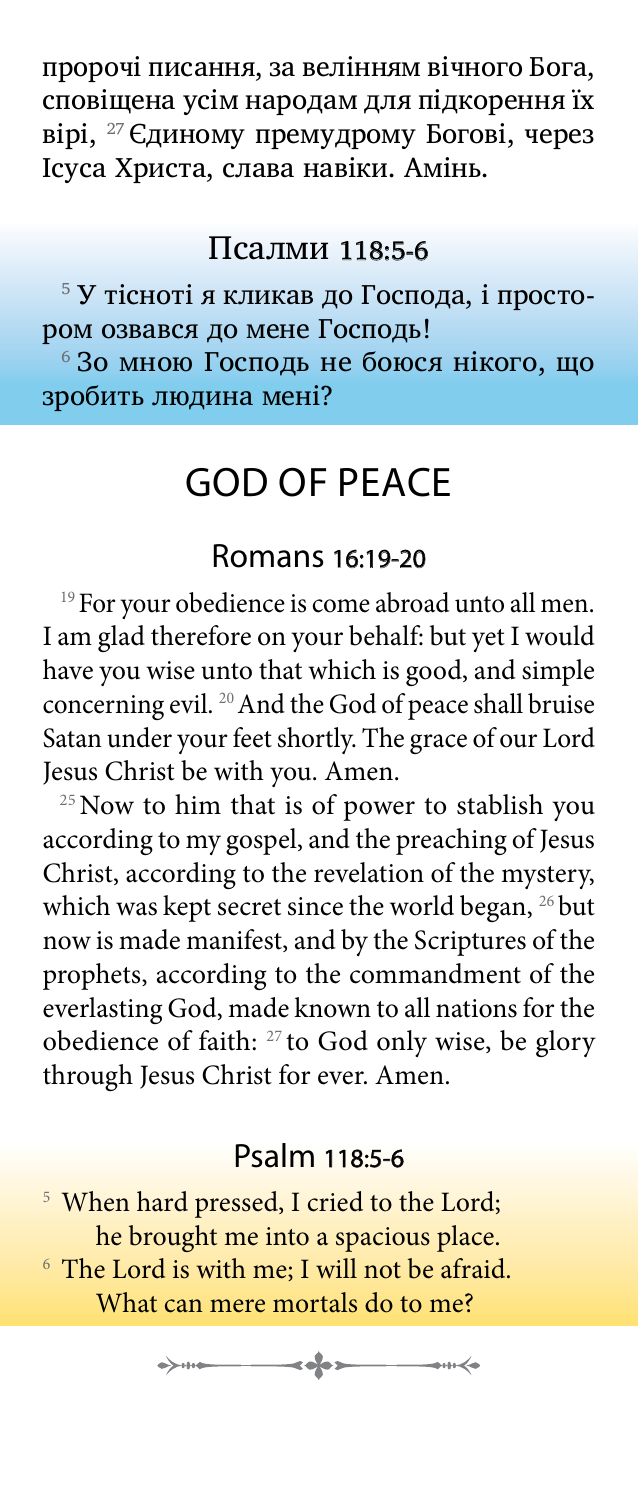### 32.

## НЕ СОРОМСЯ

### Послання до Тимофія: 2-ге 1:7-8

 $7$ Бо дав нам Бог духа не страху, а сили, і любови, і цнотливости. <sup>8</sup>Отже, не соромся свідчення Господа нашого Ісуса Христа, ні мене, в'язня Його; але страждай з благовістям Христовим силою Бога.

#### Псалми 121:4, 7

<sup>4</sup> Оце не дрімає й не спить Сторож ізраїлів! 7  Господь стерегтиме тебе від усякого зла, стерегтиме Він душу твою,

## BE NOT ASHAMED

### 2 Timothy 1:7-8

 $7$  For God hath not given us the spirit of fear; but of power, and of love, and of a sound mind.

<sup>8</sup> Be not thou therefore ashamed of the testimony of our Lord, nor of me his prisoner: but be thou partaker of the afflictions of the gospel according to the power of God.

### Psalm 121:4, 7

<sup>4</sup> Indeed, he who watches over Israel will neither slumber nor sleep.

 $7$  The Lord will keep you from all harm he will watch over your life.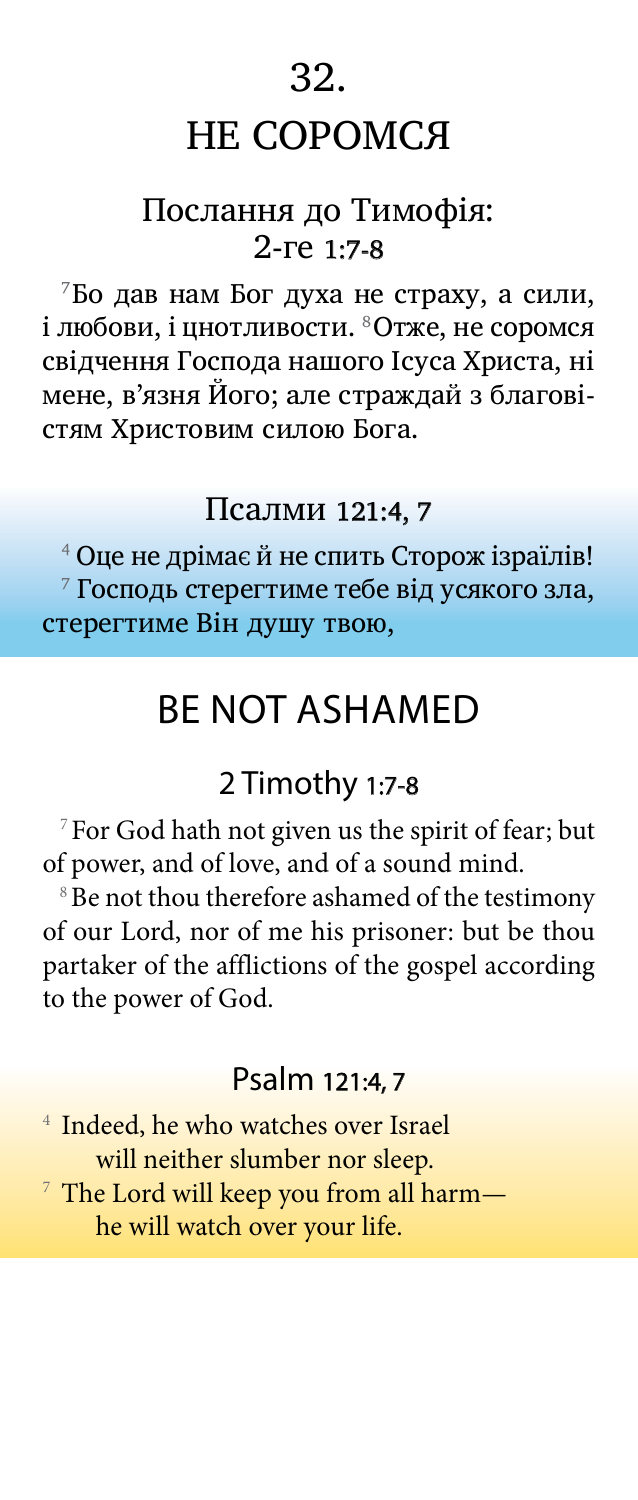# МОЛИТВА ЗА УКРАЇНУ ОЛЕКСАНДРА КОНИСЬКОГО

Боже великий, єдиний, Нам Україну храни, Волі і світу промінням Ти її осіни.

Світлом науки і знання Нас, дітей, просвіти, В чистій любові до краю, Ти нас, Боже, зрости.

Молимось, Боже єдиний, Нам Україну храни, Всі свої ласки й щедроти Ти на люд наш зверни.

Дай йому волю, дай йому долю, Дай доброго світу, щастя, Дай, Боже, народу І многая, многая літа.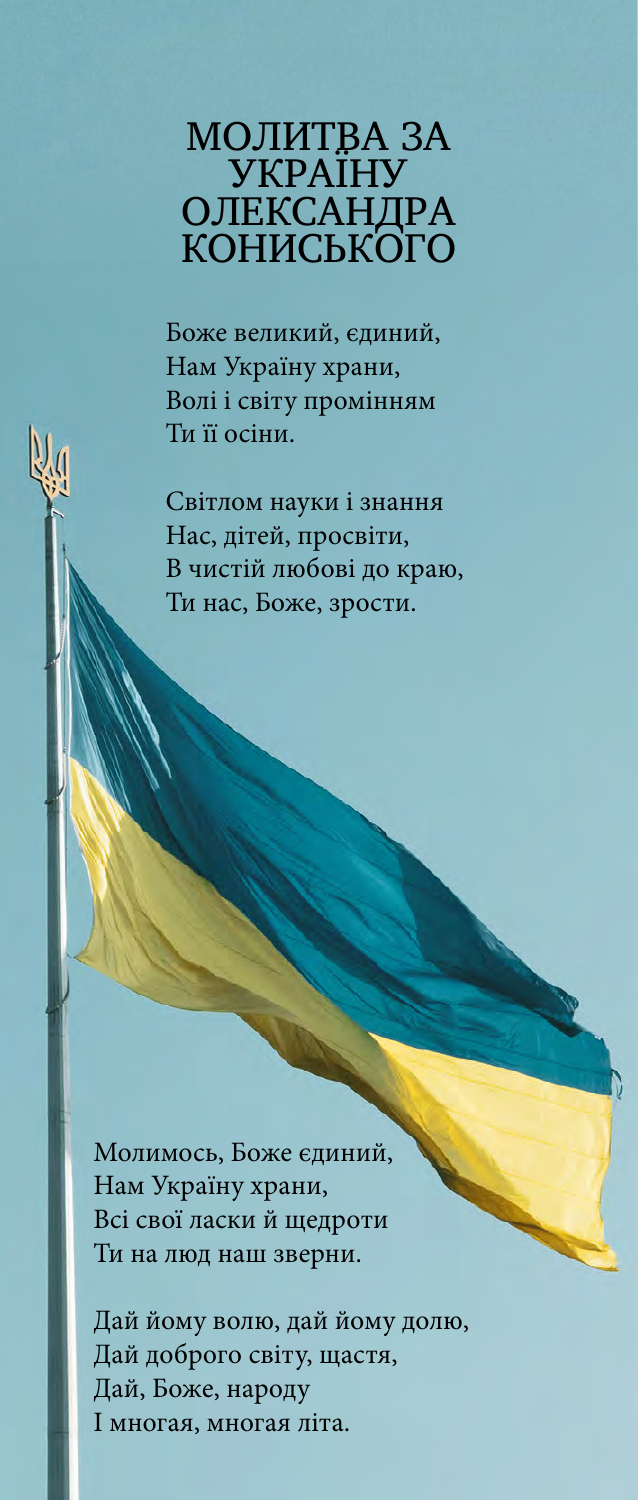## PRAYER FOR UKRAINE BY OLEKSANDR KONYSKY

Lord, oh the Great and Almighty, Protect our beloved Ukraine, Bless her with freedom and light Of your holy rays.

With learning and knowledge enlighten Us, your children small, In love pure and everlasting Let us, oh Lord, grow.

We pray, oh Lord Almighty, Protect our beloved Ukraine, Grant our people and country All your kindness and grace.

Bless us with freedom, bless us with wisdom, Guide into kind world, Bless us, oh Lord, with good fortune For ever and evermore. (Literary translation by Dmytro Shostak)